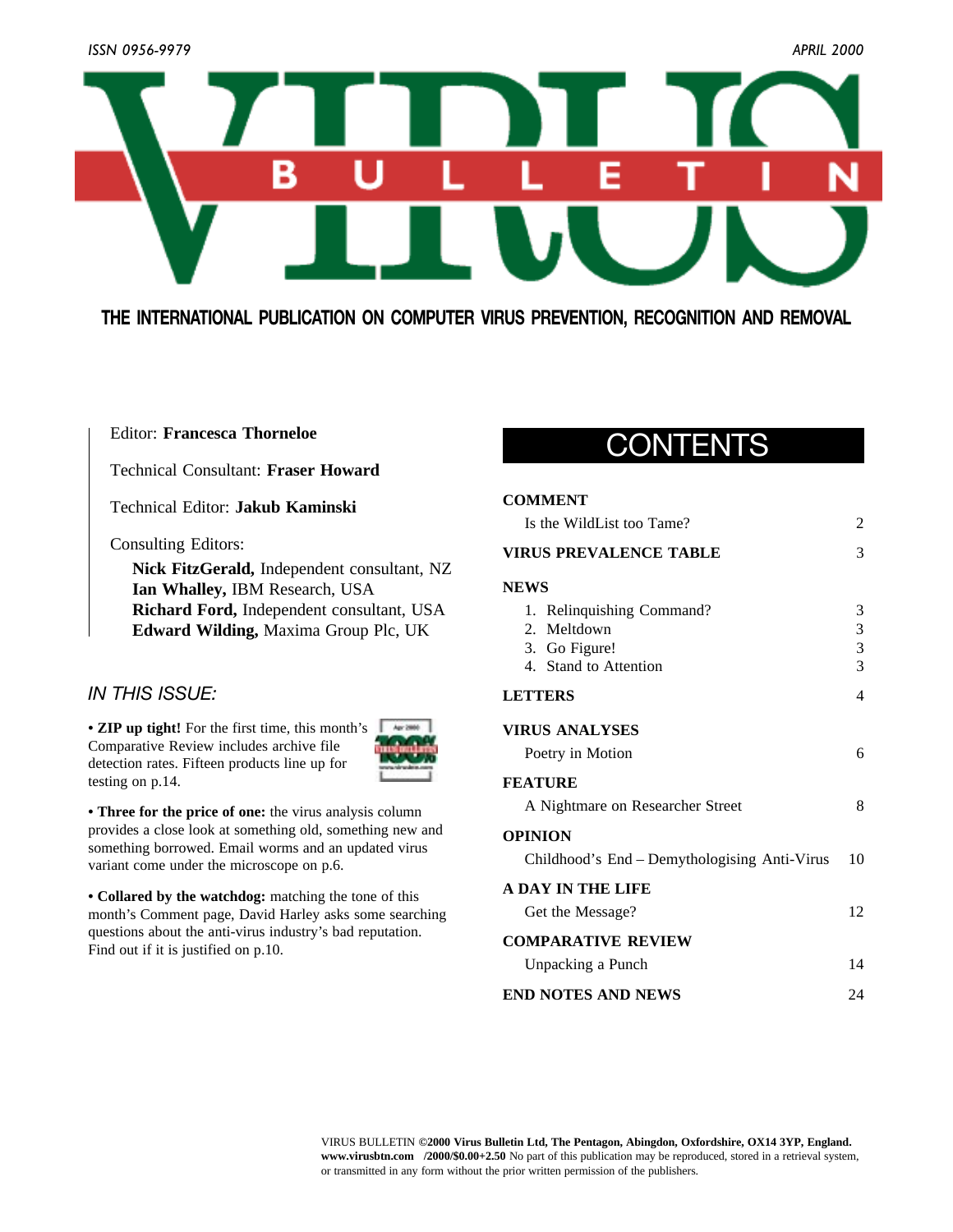## <span id="page-1-0"></span>COMMEN



*What is the benefit* of the WildList to *of the WildList to corporate users… ? "*

## Is the WildList too Tame?

[*Chris Scally, a* VB *subscriber since December 1990, is the Network Access Security Manager for a major financial institution in Dublin, with particular responsibility for its anti-virus strategy. This comment reflects his personal views and not those of his employer. Ed.*]

I write in response to Shane Coursen's thought-provoking article starting on p.9 of the January 2000 issue. Like many, I was under the 'mythconception' that the WildList was, in broad terms, a list of viruses known to be 'In the Wild'. However, I now understand that 'In the Wild' and 'In the Field' are two totally different concepts (no pun intended!). Having read the article a few times, however, I am prompted to ask 'What is the benefit of the WildList to corporate users today?'

According to Mr Coursen, the WildList 'is a list the anti-virus vendors agree as important for *all* anti-virus software programs to detect and repair', and lists those viruses 'verified to be found spreading throughout diverse user populations worldwide'. He notes further that 'if a virus is detected and repaired without a problem, it is not spreading', and adds that 'a virus that was once considered to be problematic is no longer so because sufficient time has passed to allow most scanners to detect and repair it without problems. Thus, the virus is usually no longer reported.' Then Mr Coursen states that 'The WildList rarely lists those viruses that are old and 'known' – e.g. … those already easily detected and repaired by most scanners.'

Set against these clear statements of purpose, it would seem to me that the WildList has, sadly, become a self-serving creation of the anti-virus industry, designed to enable them to claim that their products detect 100% of 'In the Wild' viruses (which I doubt is what Joe Wells had in mind when he first started the WildList in 1993). It has become a questionable benchmark against which antivirus software can be measured for its detection capability, rather than a list of viruses which are currently causing problems to users and organizations.

In light of what the WildList now purports to represent, how can the anti-virus industry explain why viruses such as AntiEXE.A (first reported on the WildList in September 1994), Form.A (first reported in July 1994, and previously reported simply as Form since at least July 1993) remain on the WildList today? Surely, every anti-virus product can detect and repair the Form virus?

I also believe that the WildList is in danger of losing credibility in respect of macro viruses, which I think we all agree are the single biggest cause of corporate headaches today. Through the *WildList Organization International's* (*WLO*) insistence on seeing two working samples of a virus prior to the virus being added to the WildList, and through the use of generic detection of macro virus families by some anti-virus products, the expediency of the WildList is significantly threatened. Despite assurances that the text can be 'cleaned', leaving only the macro intact, many users are reluctant to provide macro virus samples for fear of loss of data confidentiality. The *WLO's* insistence on two independent working samples could therefore unduly delay the appearance of a new macro virus on the WildList. The practice of some anti-virus companies, whereby all variants of a macro virus family are identified only by a generic name (W97M.Ethan.gen, W97M.Groov.gen, and W97M.Marker.gen etc) is counter-productive, since it gives no indication of which variant has been detected. Therefore, unless all samples are submitted to *WLO* Participants, and they correctly identify the variant in question, the WildList will be seriously out of line with the 'real world' in a very short period of time.

While development and maintenance of the WildList since 1993 has been a Herculean and worthwhile exercise, is there now a case to be made for the monthly production of an 'In the Field' virus report, which would keep those of us responsible for safeguarding our corporate systems up to date with what is actually a threat? Let the anti-virus industry retain the WildList, but a combination of the WildList, the *VB* Prevalence Table, and a greater sharing of information among the user community is really the best guide to what is 'in the wild'.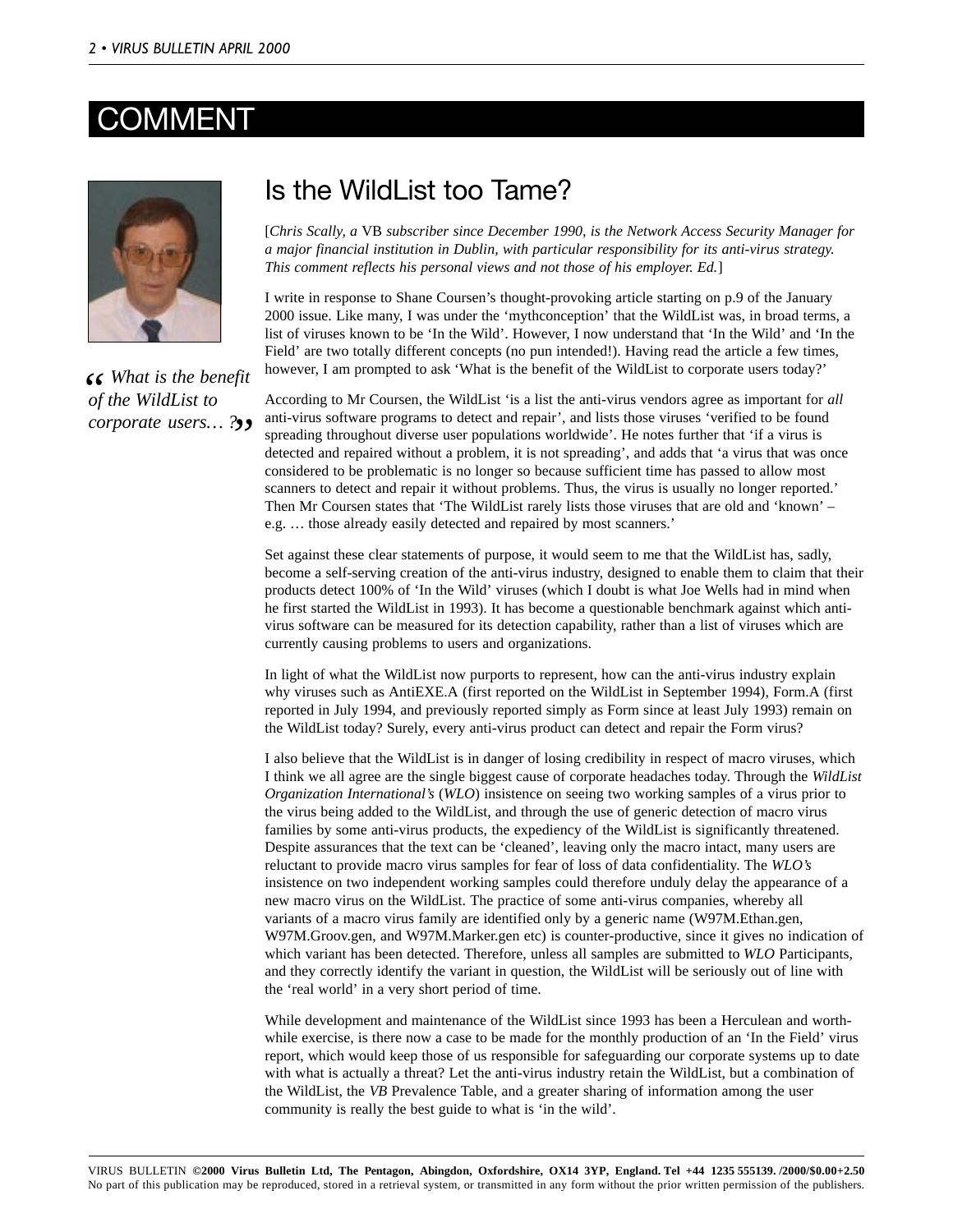## <span id="page-2-0"></span>**NEWS**

## Relinquishing Command?

Russian AV company *Kaspersky Lab* claims it has terminated its distribution agreement with US-based resellers *Central Command Inc*. Managers at *Kaspersky Lab* were more than ready to talk to *Virus Bulletin* about the whys and wherefores of this situation, and keen to reassure exisiting US customers that this would in no way affect the service they had come to expect from *Kaspersky Lab's AVP*. Indeed, we were told that there are plans to announce 'a special program' for US users very shortly.

On the other hand, representatives from *Central Command* were less communicative, advising *VB* that while they considered it to be 'business as usual' stateside, the situation had 'gone legal' and was out of their hands ❚

## Meltdown

W32/Melting, a newly-discovered Internet worm, has been reported in the wild in Eastern Europe. The Win32 PE EXE file, about 18 KB in length and written in Visual Basic, is transferred via the Internet in an email message with the infected file named MELTINGSCREEN.EXE attached. Win32/Melting sends messages, each containing a copy of the worm, with the subject header 'Fantastic Screensaver', to addresses it finds in the *MS Outlook* address book.

The worm changes all .EXE file extensions in the *Windows* directory to .BIN extensions. It then 'melts down' the screen as promised. Win32/Melting does have bugs and will often freeze up the machine when active. Most of the major AV companies have updated their products to detect this latest worm ❚

## Go Figure!

A California-based, independent research firm – *Computer Economics Inc* – has released the disturbing results of its year-long internal survey of major corporations across the globe. It reports that the economic impact of virus attacks on business was in excess of \$12 billion in 1999 alone.

According to research analyst Samir Bhavnani, the outlook is bleak, 'This form of economic terrorism is growing as viruses are no longer simply the minor annoyance that they were a few years ago.' Bhavnani's advice to businesses may sound familiar: 'Corporations cannot afford to play Russian roulette with professional virus writers.' ❚

## Stand to Attention

We look forward to seeing you at the *Virus Bulletin* stand (number G226) at InfoSecurity 2000 at Olympia in London from  $11-13$  April  $\blacksquare$ 

## Prevalence Table – February 2000

| <b>Virus</b>          | Type   | Incidents | Reports |
|-----------------------|--------|-----------|---------|
| Win32/Ska             | File   | 268       | 21.90%  |
| Win32/Pretty          | File   | 140       | 11.44%  |
| Marker                | Macro  | 115       | 9.40%   |
| Laroux                | Macro  | 94        | 7.68%   |
| Freelinks             | Script | 92        | 7.52%   |
| Ethan                 | Macro  | 82        | 6.70%   |
| Tristate              | Macro  | 43        | 3.51%   |
| Myna                  | Macro  | 40        | 3.27%   |
| Class                 | Macro  | 38        | 3.10%   |
| Win32/Fix             | File   | 31        | 2.53%   |
| Thus                  | Macro  | 28        | 2.29%   |
| Melissa               | Macro  | 27        | 2.21%   |
| Kak                   | Script | 26        | 2.12%   |
| Pri                   | Macro  | 16        | 1.31%   |
| ColdApe               | Macro  | 14        | 1.14%   |
| Fool                  | Script | 12        | 0.98%   |
| Win95/ClH             | File   | 12        | 0.98%   |
| Cobra                 | Macro  | 11        | 0.90%   |
| Win32/NewApt          | File   | 11        | 0.90%   |
| Story                 | Macro  | 10        | 0.82%   |
| <b>VMPCK</b>          | Macro  | 9         | 0.74%   |
| Cap                   | Macro  | 8         | 0.65%   |
| Others <sup>[1]</sup> |        | 97        | 7.92%   |
| Total                 |        | 1224      | 100%    |

[1] The Prevalence Table includes a total of 97 reports across 42 further viruses. Readers are reminded that a complete listing is posted at http://www.virusbtn.com/Prevalence/. \* In order to avoid a distortion of the figures, data for the 'self-reporting' W97M/ColdApe virus (totalling 943 reports in February) have been omitted from the table this month.

Distribution of virus types in reports

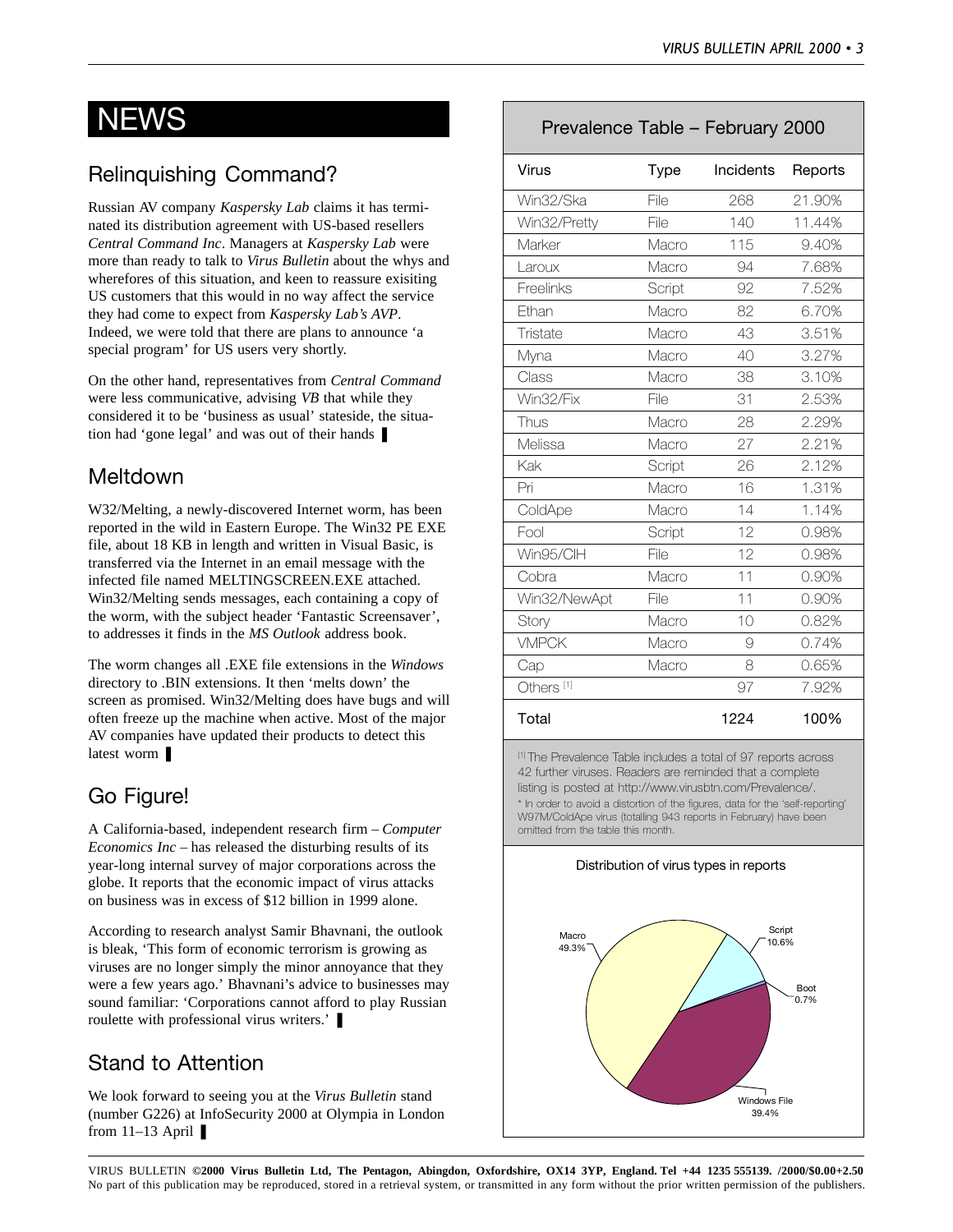## <span id="page-3-0"></span>LETTERS

## Dear Virus Bulletin

## The Scanner Situation

Some years back it was gospel that it was always a good idea to employ more than one scanner for better virus protection, the idea being that two scanners might cover up for each other's weakness.

However, what's the situation today? Have ideas used in present-day scanning engine design merged to such a degree that is doesn't improve security much to use scanners from more than one vendor? Isn't it a fact that differences in the most high-profile scanners now lie more in culture than in efficiency?

*Jens Lynge* Danske Data Denmark

## Tackling Trojans

I have worked for many years as a Systems Administrator in Spain's largest university, witnessing how hundreds of our machines have been infected with Trojans of all kinds.

There is a strong lack of methodology with regards to studying if a computer is infected by a Trojan or not. With well-known Trojans like BackOrifice, NetBus etc, this is not a big problem because a competent Systems Administrator will know them well and perform regular scans on the network searching for familiar default Trojan ports. There is also specific software which detects and removes these 'Trojans for the masses', and even good anti-virus programs perform well on them.

The real problem is when we face new, unfamiliar Trojans. They are not documented at all and, unfortunately, they are spreading over the 'Net quickly and dangerously. There are hundreds of these little-known Trojans and no specific software to fight against them – no dedicated anti-Trojan programs, no anti-virus software (even using heuristics).

We have found one of these Trojans, called WinSATAN, and developed a general methodology to study untrusted software. We call it *MAUS* and we will probably present it for the first time at *ACSAC 2000*. We are currently working on a project to develop software based on our methodology.

If any *Virus Bulletin* readers consider this subject interesting, please contact me or the editorial team at the *VB* offices in the UK.

*Julio César Hernãndez (jcesar@inf.uc3m.es)* Carlos III University Spain

## Reserving Judgement

I am writing in response to a letter from Paul Robinson, Editor of *Secure Computing*, in last month's issue. He asks an interesting question – how much better off are we as a result of the prosecuting and imminent sentencing of David Smith?

I agree with Paul that the potential for notoriety (for Smith) is great; that sort of notoriety certainly would not make us 'better off'. Also, the very real possibility this whole situation will turn into a positive thing for Smith (with other youths encouraged to follow suit) is one that we can't ignore. One need only consider another letter to *Virus Bulletin* (published in the same issue), wherein Jacky Cha documents the ways in which the media in his country portray the virus writer as a hero or genius, to observe the effect of this type of positive reinforcement. These are not new, nor isolated, phenomena.

However, while I appreciate Paul's sentiments, I think it is still too early to conclude (as he seems to have done) that this prosecution and sentencing of Smith will have little, if any, effect on future virus authors/distributors. After all, we have not yet had the opportunity to objectively measure what, if any, impact these recent law-enforcement and judiciary interactions have actually had.

Let's not throw out the idea of legal remedy, nor that of the social sanction which may be provided by a fair and just sentencing in this case, as having no correlation with viral impact. In this case, I think the opinion given by Paul Robinson is likely to be 100% right on – but let's wait until we've had the opportunity to observe and measure the impact of these legal realities, and to consider anecdotal evidence.

*Sarah Gordon* IBM Thomas J Watson Research Centre USA

## Over a Million Served – A Bunch of Kak

Functionality, automation, scalability – all buzz-words which equate to productivity. In some aspects, they are heralded components of the way we work, operate and function. With each enhancement to a product, we are quick to grab and download the updates to enrich our lives and give us that added feature that makes our experience better in some small way. But are we too quick to implement that which may be harmful or benevolent to our own function or impede our progress?

Take, for instance, *Windows Scripting Host* (*WSH*), a fine tool for someone who may use automation or some other facet of development where the need for a low overhead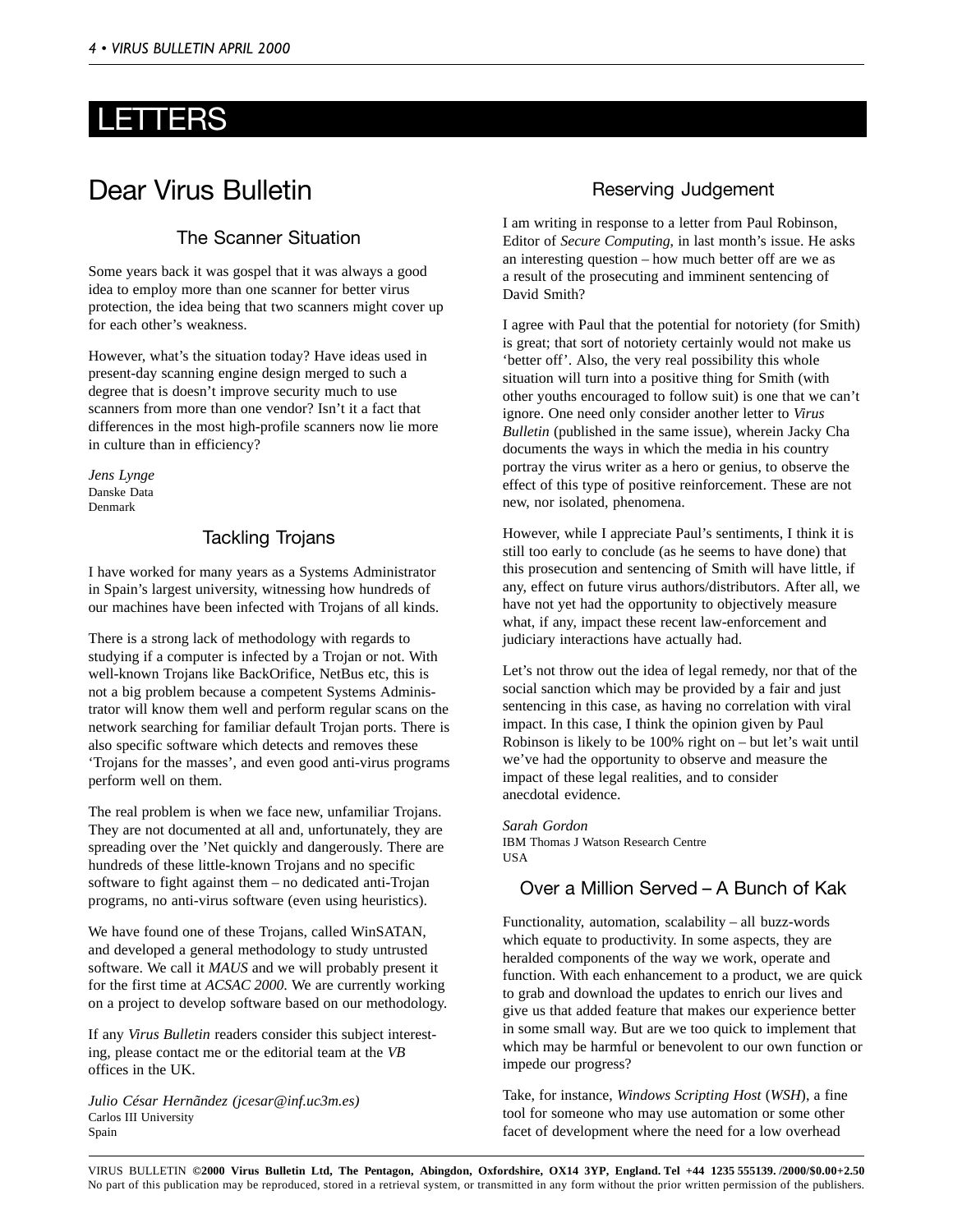and yet functional task or process is required. But what about the rest of the computer world, do we really need this special feature add-on?

If you are like me, you often run out of space on your hard drive and wonder how you got into such a situation. Consider the bells and whistles of all the applications which may reside on your system and it doesn't take long to find out that a suite of products can consume over 200 MB of your drive easily. With this in mind, I'm often looking for things to trim out of my system, things that I don't necessarily need or use. What's this 'Windows Scripting Host'? Hmm, do I really need this? No thanks, I'm doing just fine without it. Powerful stuff yes, but sometimes too big for its own pants.

To see an example of this, one need not look far – visit the nearest newsgroup near you and get a glimpse of the number of posts made which contain VBS/Kakworm, an exploit of *WSH*. Not only do you not have to open the message to be a victim of this nuisance, if you are running the preview pane and have *WSH* installed, this little menace will simply install itself without batting an eye. On the next *Windows* restart, you are now the proud owner of an Internet worm that travels by (hidden) signature to HTML email messages – congratulations.

Perhaps I am being too harsh with regard to the full aspects of *Windows Scripting Host* and its pros and cons, and perhaps not. A solution to the actual exploit has been available for quite some time, yet how is it that the solutions are less visible than the upgrade to a product? It is my opinion that security patches and corrections to a product should be *more* visible than the add-on enhancement page. That's my story and I'm sticking to it.

*Patrick Nolan* NAI USA

### Kak Revisited

Several points in Vanja Svajcer's 'Kak-astrophic' virus analysis last month (p.7) caught my eye. The vagaries of publication deadlines means the 'reputed to be in the wild' claim had been overtaken by events by the time *VB's* March issue rolled off the presses. As Kak is now quite widespread, I think some of these points should be clarified.

Perhaps the first is that the virus is written not in VBS but in JavaScript. Also, apart from the English language *Windows* Startup folder, the original version of Kak tries to drop KAK.HTA in C:\Windows\MENUDÉ~1\PROGRA~1\ DÉMARR~1. This should match the 'startup' folder of French langauge versions of *Windows*, C:\Windows\Menu Démarrer\Programmes\Démarrage, and is a hint to Kak's likely country of origin.

The payload trigger condition test is for the hour being greater than 17, so the payload can only trigger on or after 6pm on the first of any month, not 'after 5pm' as stated.

This analysis error is quite widely repeated on several vendor Web sites. I could quibble about the phrase 'the ActiveX embedded code launches itself', because technically the HTML and JS parsers do the 'launching' – the point is that the code itself is not 'active' as this wording implies, but depends on the email client who is 'reading' the message.

I realize Svajcer did not have the luxury of space to comment on this issue, but Kak (and BubbleBoy) would be sterile, despite the Scriptlet.TypeLib security flaw, if *Microsoft's* HTML parsers were not so keen to find and interpret HTML code. Kak's HTA files have 1,018 bytes of binary 'junk' (from an HTML parser's point of view) preceding the Kak HTML code – a side-effect of using the Scriptlet.TypeLib control itself. If the parser choked on such 'junk' prior to a valid HTML header – not an unreasonable thing for an HTML parser to do – and thus failed to process the rest of the file, Kak would have been stillborn.

Another commonly mis-described effect seen in Kak's code is in the additions it makes to AUTOEXEC.BAT. The first line that Kak adds to that file does not call or execute KAK.HTA from the Startup directory. How could it? Doing so depends on MSHTA.EXE and the associated *Internet Explorer* HTML and scripting interpreter engines – all 32 bit sub-systems that cannot run until *Windows* is running. True, the first line of batch code is somewhat odd

@echo off>C:\<startup-path>\kak.hta

hanging a standard DOS prompt. However, in a batch file it causes the target of the redirection to be overwritten with a zero-length file. My assumption is that this is an attempt to make recovery of the contents of KAK.HTA more difficult.

Although only email is mentioned in the analysis, Kak also spreads via *OE5* news postings if the infected user has enabled HTML messages for news. Finally, the most important point about cleaning up a Kak infection is that you *must* close the Scriptlet.TypeLib security hole before doing so. If this is not done, you are easily re-infected from reading messages you have saved – even from your own messages in *OE's* Sent Items folder. If your virus scanner does not clean messages inside *OE* folders you also have to do something to prevent forwarding infected messages or replying to infected messages and sending Kak on with the reply. To achieve that you must disable the use of HTML format for email and news (good taste dictates that anyway!) *and* disable *OE's* 'Reply to messages in the format in which they were sent' option as well.

If you have not been infected yet and do use *IE 4.0* through *IE 5.0* inclusive, please check whether you need the Scriptlet.TypeLib security patch. A description of the problem and patch, and a link to download it, is available from http://www.microsoft.com/technet/security/bulletin/ ms99-032.asp.

*Nick FitzGerald* Computer Virus Consulting Ltd New Zealand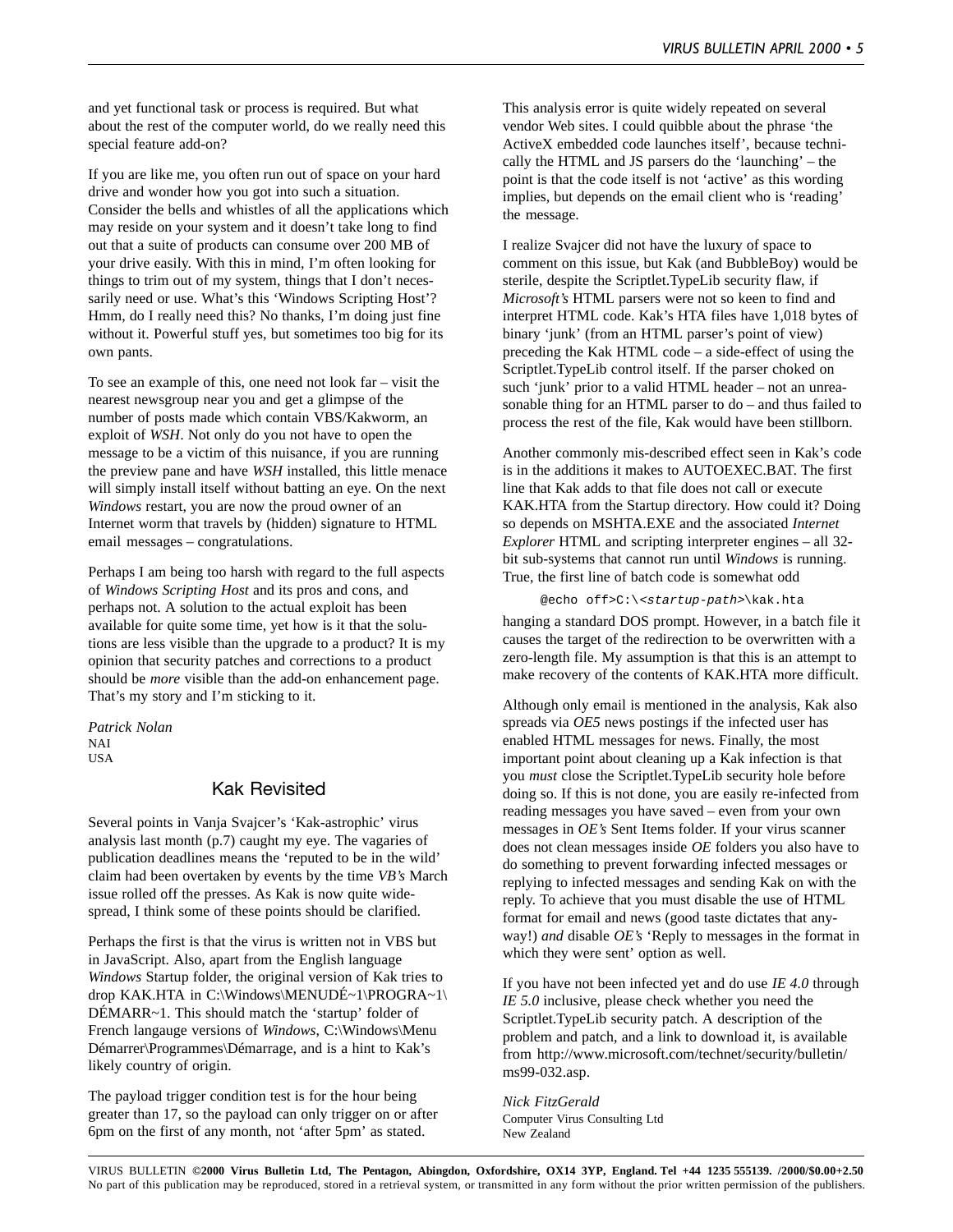# <span id="page-5-0"></span>VIRUS ANALYSES

## Poetry in Motion

*Péter Ször Symantec, USA*

This month Péter Ször takes a look at three *Windows* viruses, the first two of which are recently released massmailing worms. The third analysis is concerned with a potentially dangerous variant of WinNT/Infis.4608, now updated for *Windows 2000*.

#### **1. Win95/Haiku**

The number of mass-mailing email worms is rising very rapidly. At least one third of the 32-bit *Windows* virus variants written this year alone can be classified as massmailing worms. Win95/Haiku.16384 was created by a longtime 'retired' founder member of the 29A group who calls himself 'Mr Sandman'. His creations include the infamous Esperanto *Windows* virus released some years ago (see *VB*, December 1997, p.3). Since then he has been very quiet and nowadays he is no longer part of 29A. He is very interested in languages, claiming to speak several, and works as a professional translator.

Win95/Haiku is his first mass-mailing worm. The really interesting thing is not its mailing routine, but its functionality. Haiku is capable of creating small poems, so-called 'haiku'. The worm propagates itself by sending emails with an attachment called HAIKU.EXE.

### **The Story of Haiku**

The subject of the email is 'Fw: Compose your own haikus!', so it looks like a forwarded message. The body contains a small introduction to the haiku form:

```
:))
 —— Original Message ——
>"Old pond...
> a frog leaps in
> water's sound."
>- Matsuo Basho.
>
>DO YOU WANT TO COMPOSE YOUR OWN HAIKUS?
```
A haiku is a small, oriental-metric poem that first appeared in the sixteenth century. It is popular mainly in Japan and the USA. Apparently, its form transcends the limitations imposed by language structure and the scientific philosophy which treats nature and the human being as machines.

The poem usually consists of three lines and 17 syllables, distributed in five, seven and five format. It must register or indicate a movement, sensation, impression or drama of a specific fact of nature, rather like a photograph. More than inspiration, what you need in order to compose a real haiku is meditation, effort and perception.

#### **Initialization**

When the attached HAIKU.EXE is executed it installs itself on the system by copying itself to the *Windows* directory as HAIKUG.EXE (Haiku Generator). Then it modifies the RUN field in WIN.INI under the



section in order to execute HAIKUG.EXE at each system start from then on. Then the worm displays a haiku message box. Win95/Haiku randomly selects words from a word table. Some words may have different endings using 's' and 'es', respectively. The first few words in the table are: 'bridge light sea fish butterfly foghorn day moon evening spring sunset boat petal blossom stone mist passage darkness dolphin ant shadow star frost… '.

#### **Mail Propagation**

The worm searches on the local hard disk for .DOC, .EML, .HTM, .RTF and .TXT files, opens them and checks if they contain any email addresses. Thus, Haiku is more like a spam generator – it does not determine emails on the fly.

Then the worm connects to IP address 194.106.68.104 and uses port 25 (mail). This server appears to be opened for anonymous usage. Anybody can log in and instruct the mail server to send emails. This is a very common security problem that is used by spam authors often. This will, of course, limit the worm's lifetime to the period when the mail server is open for anybody. The worm's mail engine uses the SMTP protocol to send emails.

First, it introduces itself to the server 'HELO haiku.com'. It then sends the email: 'MAIL FROM: haiku@haiku.com'. After sending the email the virus leaves the server with the 'QUIT' message. Haiku uses MIME encoding for the attachment. During propagation the worm may display a message box with the following encrypted text:

[ I-Worm.Haiku, by Mister Sandman ] The smallest box may hold The biggest treasure?

The Win95/Haiku worm also connects to 206.132.185.167 (http://www.xoom.com) and uses the GET command to download a *Windows* WAV file (…/HAIKU\_WAV/ HAIKU.WAV). It creates C:\HAIKU.WAV and plays the WAV. Finally, it deletes the WAV file. The header of the WAV file contains the copyright message: (c) Mister Sandman, 2-2000. The worm's propagation is speeded up because Win95/Haiku's code does not have to carry the 56 KB WAV file.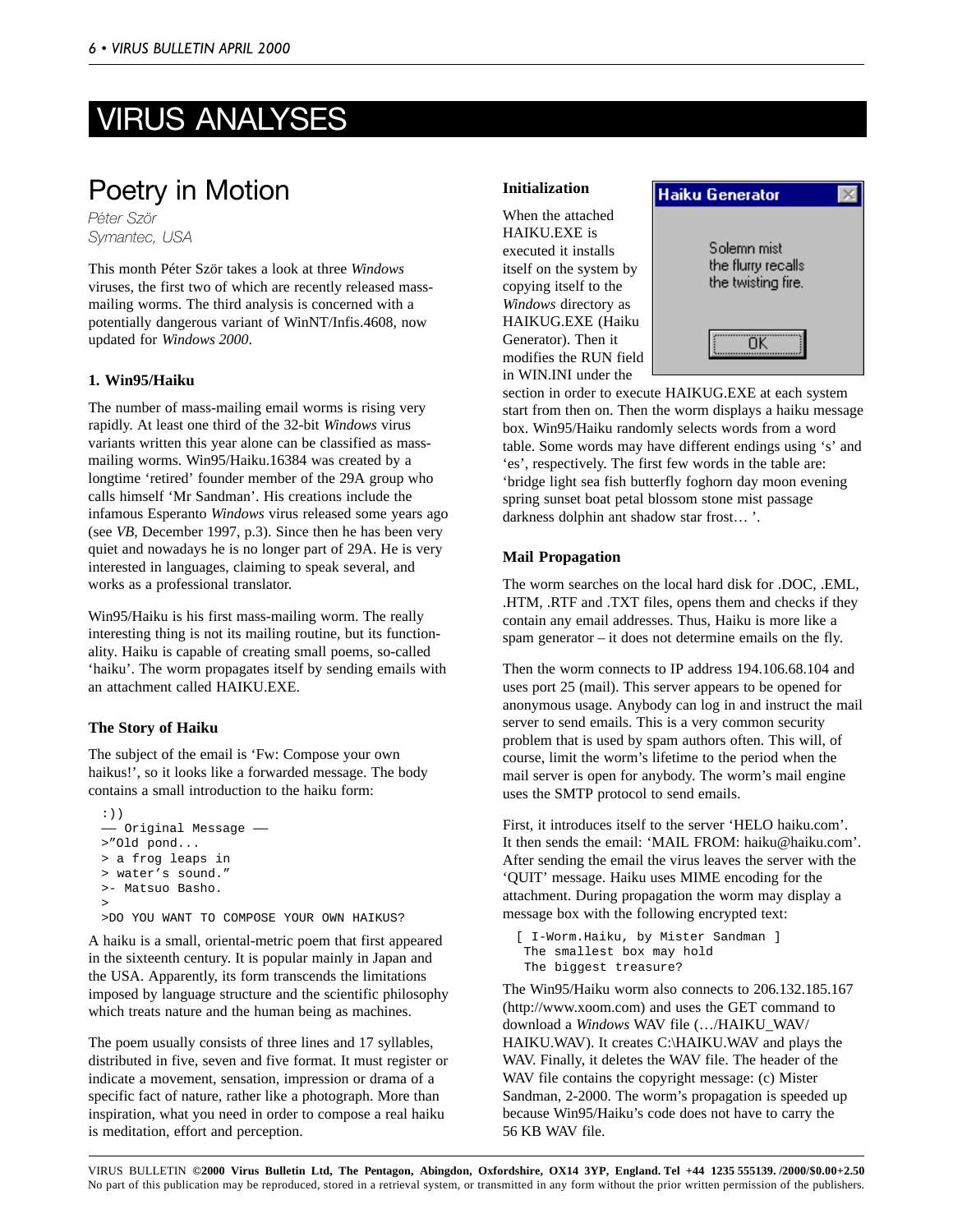#### **2. Win95/Fix2001**

This is a relatively 'old' worm which was created during the autumn of 1999. At that time it was not particularly widespread in the wild. It took a few months for Fix2001 to get any real attention. Several companies in the US were hit by it in December and in January the number of submissions to *SARC* showed that Fix2001 is really out there, all around the globe.

Win95/Fix2001 is an Internet chain-letter worm that will secretly steal dial-up information (including the password) and send it out via email to the hacker. This capability makes it really dangerous, since a hacker can use the information to hack into previously infected networks unless the passwords are changed. For a few weeks the worm's mechanism was unknown to all major anti-virus vendors. This is because it uses a very sophisticated method to access the *Windows 9x* dial-up passwords. It gets this information from the active RASAPI32.DLL in memory.

The worm arrives via email as a MIME-encoded attachment named Fix2001.EXE. The subject of the email is 'Internet problem year 2000'. It is sent by a person named 'Administrator'. The body of the message contains a message written in Spanish and English encouraging users to use the email attachment to check for Y2K compatibility. Unfortunately, several corporate users believed it.

#### **Initialization**

When executed, the worm installs itself on the local PC's *Windows* system directory with the name Fix2001.EXE. It modifies the Registry's …\Currentversion\Run field to execute itself during subsequent reboots. When executed for the first time, it will display the following message:

Y2K Ready!! Your Internet Connection is already Y2K, you don't need to upgrade it.

The worm checks if a window procedure with the name 'AMORE\_TE\_AMO' exists. An already active worm creates this window procedure in order to send itself to other locations in the background. This way, there will be only one active copy of the worm in memory. Instead of modifying system DLL files on the hard disk, the worm hooks APIs to itself in memory by patching the process address spaces. Thus it will gain execution each time any Internet activity happens on the local machine. The technique and its implementation are unique to Fix2001.

When RNAAPP.EXE (Dial-up Network Application) is not running the worm executes it with the '-l' parameter. This will load RNAAPP.EXE silently. RNAAPP.EXE has import functions from RASAPI32.DLL and this is in the interest of the worm. Fix2001 patches a hook routine to RASAPI32.DLL's DialEngineRequest() API later on when RNAAPP.EXE is loaded. It puts a jump that points to its hook routine at the entry point of the DialEngineRequest() API, and patches its short code right after the import address table of RASAPI32.DLL. A string should appear

right next to the empty area. Then the worm checks if a long enough area filled with 0 bytes is available and only patches the process if this is the case.

Fix2001 also hooks the 'send' and 'connect' APIs of WSOCK32.DLL loaded by Internet applications such as *Internet Explorer* or *Outlook Express*. This is a very similar technique to the one used by Win32/SKA.A, with the important difference that this patch is done in memory and not in the file. This provides the worm with the same potential to spread as SKA – a proven technique.

Once RNAAPP.EXE is patched, the worm hides it from the task list by registering it as a service process. The worm itself is registered as a service process too and therefore it does not appear on the task list. Since many utilities that list processes do not display service processes (that can be accessed only by specifying an additional bit for the process query function) it is not particularly easy to notice that the Fix2001 worm is loaded in memory.

The hook routine on the 'send' API looks for the 'RCPT' field of the mail header during postings. The worm sends its message with the Fix2001.EXE attachment to the very same place right after the original message. This is much the same idea as that used by several known email worms. The received email headers will always contain a header reading: 'X-Mailer: PUPI-MAIL v.0.1'.

### **Posting Dial-up Passwords**

Via its hook function, Fix2001 is capable of searching for user information in the address space of RASAPI32.DLL. The function searches for a 'T' or 'P' character at specific locations – the locations of the user information data. This routine sets a flag when successful and only sends the information once to one of the hacker's three email addresses. Used email addresses are encrypted in the code of the worm. The phone line text message might start with 'T' or 'P'. (The first line is the machine name, the next is the dial-up number, then the user name comes and the last line is the password.)

### **Payload**

The payload is activated after the worm has already posted itself to another location and an active connection exists. Then, a routine will perform a checksum on the last detected email address. If a particular email address encounters a checksum match, the worm will delete the C:\COMMAND.COM file and create another 16-bit COM program, named COMMAND.COM, that is 137 bytes long.

The Trojan will be executed next time the computer is booted. When the trojanized COMMAND.COM is executed, it will destroy the hard disk data (it overwrites it using I/O port commands) whenever the hard disk is an IDE drive. This can be a targeted attack against specific people, but the checksum can all too easily match someone else's email address by accident.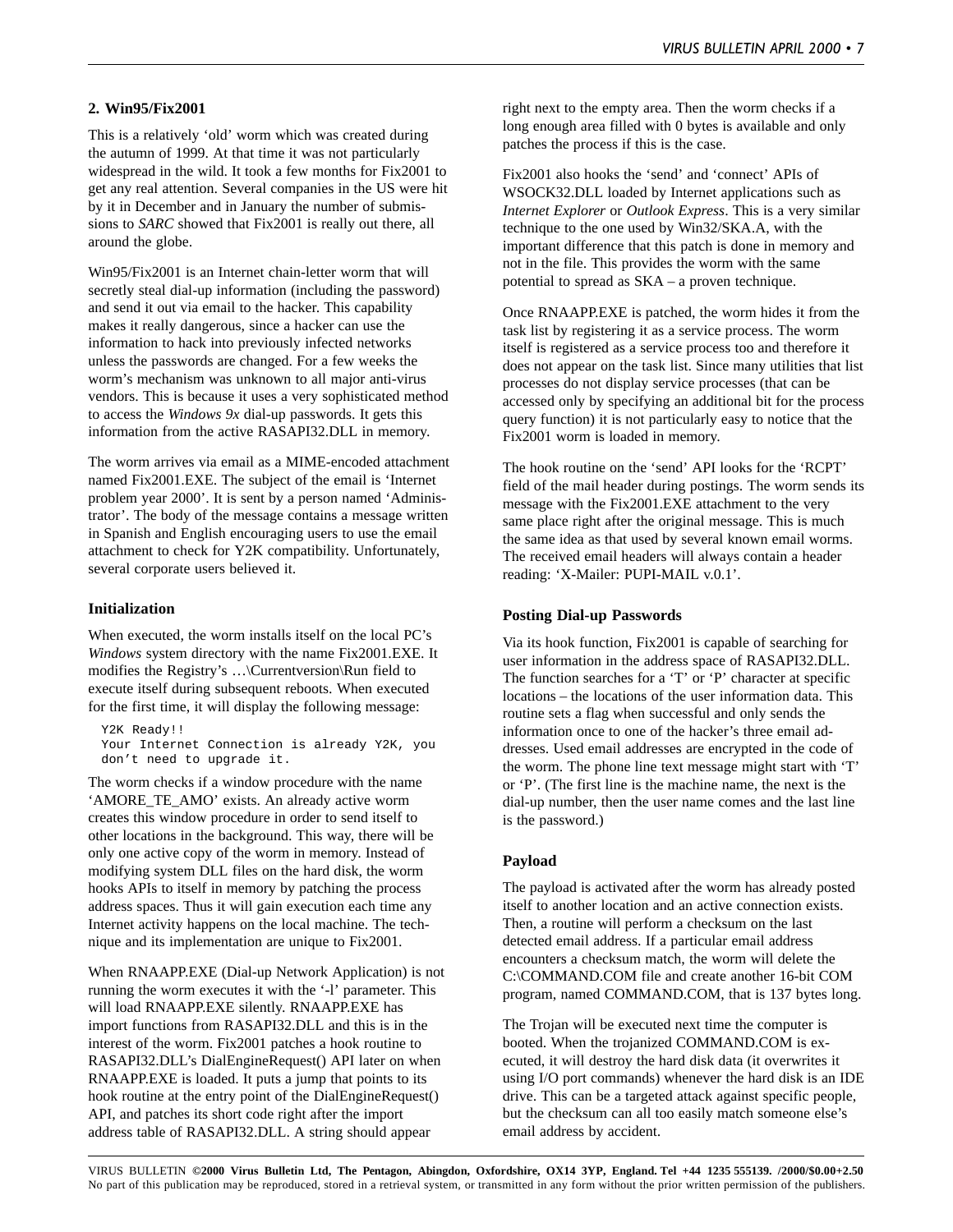#### <span id="page-7-0"></span>**3. Win2K/Infis.4608**

[*Readers are advised to refer to p.8 of November 1999's issue when reading this analysis. Ed.*]

A week after *Windows 2000* shipped, the WinNT/Infis.4608 virus was updated to support *Windows 2000*. Win2K/Infis, a 'memory resident', parasitic *Windows 2000* Kernel-mode driver virus, only operates under *Windows 2000* and is already likely to fail under the first service pack. It does not have a payload.

When the INF.SYS driver takes control the virus allocates a memory from the non-paged pool, reads its complete copy from the INF.SYS file for future use in its infection routine, and hooks INT 2Eh by patching the Interrupt Descriptor Table (IDT). This is all possible because drivers have the most powerful rights on a *Windows 2000* machine

INT 2Eh is the main *Windows 2000* service interrupt (just like in *NT*) and it is completely undocumented. A Win32 application normally calls an API from the Win32 subsystem. The subsystem translates the documented API calls to undocumented once exported from NTDLL.DLL. The NTDLL.DLL is the native *Windows 2000* API. It has hundreds of undocumented APIs. NTDLL.DLL is running in User mode, but it switches to Kernel-mode by using the INT 2Eh service interrupt with a function ID in the EAX register (on *Intel* platforms). Each function ID is created by a macro when *Microsoft* compiles *Windows 2000*. Therefore, the ID can be different between new releases of *W2K*.

Since Infis uses hard-coded IDs it will not be compatible with all *Windows 2000* releases. The most important modification in the virus is the new ID number usage. The parameters of the API calls are passed on stack. This way the appropriate *Windows 2000* kernel API will be called.

The INT 2Eh hook of the virus intercepts the file opening function only, checks the file name and extension, then opens the file, checks the format and runs the infection routine. (Infis only uses INT2Eh functions, even when an infected User mode application is executed and the virus User mode entry point is called. Thus, it completely bypasses *NT's* Win32 subsystem.)

Checking the loaded driver list can be tricky because Windows *2000* places the driver list under the Computer Management. First, you need to turn on the 'Display Administrative Tools' option for the taskbar. Then, click on the 'Computer Management' and select 'Device Manager'. The View has to be changed to 'Show hidden devices'. The 'inf' driver should appear on the list. With a right-click on the driver name you can disable the driver. The 'Properties/ Driver' tag also allows the driver to be stopped (this is because Win2K/Infis has a driver unload routine).

While Win2K/Infis still infects some files incorrectly, it is more stable than its predecessor. Unfortunately, such new driver viruses can use the CIH damage routine under *Windows 2000* since drivers can execute port commands.

## FEATURE

## A Nightmare on Researcher Street

*Andy Nikishin & Mike Pavluschick Kaspersky Lab, Russia*

As is often written in *Virus Bulletin*, it is always a little daunting to predict the future – what if predictions come true? Some time ago we discussed polymorphism in macro viruses and in the last part of that article we talked about the future of polymorphic macro viruses (see *VB*, June 1999, p.14). Back then we said that it would be possible to create real, strong polymorphic viruses using VBA5. It looks like our predictions came true.

At the end of December 1999, a Russian virus-writing group released its magazine – *DVL*. The issue contains write-ups on different kinds of viruses and various other articles. One of them piqued our interest – it was a little essay called 'Polymorphism in Word 97'. To be honest, we have read a lot of this kind of thing and we must say that most of them are pretty dull, but this one really impressed us. The author of this particular piece approached polymorphism in a different way.

Most recommendations for polymorphism suggest adding either comments in random places or unusable variables in code to confuse heuristic analysers and complicate virus analysis. This method has one main disadvantage – in a few 'virus generations' the virus will grow, so the macro stops working. A good example of such a virus is W97M/Groov. The size of its original code is about 6 KB, but the third generation is about 10 KB and so on. In the *DVL* article a virus writer suggested using good old file virus technologies – encryption and a polymorphic decryptor containing a garbage instruction which looks like a useful one:

```
RKFe5 = 1 ' Decryptor's part
Do While RKFe5 <= Len(Y7) ' Decryptor's part
Do Until o0Bukn4 > 30
o0Bukn4 = o0Bukn4 + 2Loop
LjPvXw8 = (USRgNN5 + BgaB0) Mod 255 '
Decryptor's part
jEcmjs1AXhT5 = 78
DpOjLoB1QaZzu8 = 151
LNTL1oGAFc7 = 0
TsMb2io0 = 175Do While LNTL1oGAFc7 < 52
LNTL1oGAFc7 = LNTL1oGAFc7 + 5
Loop
cxJJIVJ3 = Asc(Mid$(Y7, RKFe5, 1)) Xor
LjPvXw8 ' Decryptor's part
cZS7 = cZS7 + Chr$(cxJJIVJ3) ' Decryptor's
part
kqNCQI5XUE6 = 5 YOCk3FY6 = qekoP8 + qRdlho3
For evsGCm1iMOuB6 = 5 To 30 Step 3
nGyydTy0howSOOO7 = 2
```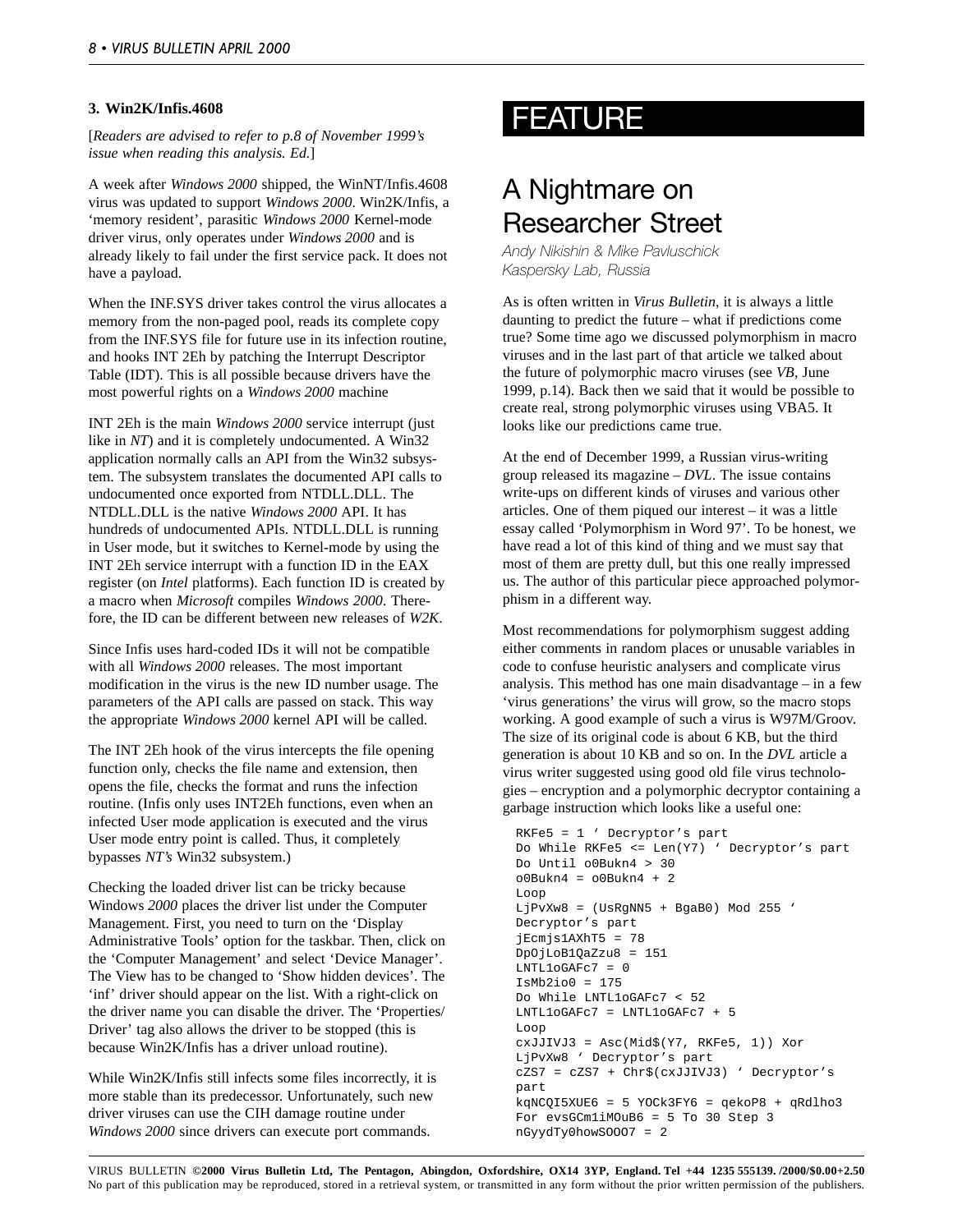```
Do
nGyydTy0howSOOO7 = nGyydTy0howSOOO7 + 4
Loop Until nGyydTy0howSOOO7 > 62
Next
Do
kqNCQI5XUE6 = kqNCQI5XUE6 + 8
Loop Until kqNCQI5XUE6 > 89
RKFe5 = RKFe5 + 1 ' Decryptor's part
Loop ' Decryptor's part
```
So, only a few strings of actual code are used in the decryptor and the others are garbage. The garbage code is generated randomly, but it looks very realistic. This trick not only complicates the analysis of a virus, it really complicates detection.

Included in the magazine were two viruses which illustrated these principles – namely, W97M/PolyMac and W97M/PermutationPolyMac. Both of them use the same polymorphic engine – MCPRACE (Macro Crypted Polymorphic Realistic Antiheuristic Code Engine). Let us review these viruses in more detail.

#### **The Polymorphic Engine**

The engine is actually a standalone procedure and can be built into any virus quite simply. As a result of its work the engine generates the string that contains garbage code. It uses three main constructions as this code:

- 1. Operations with variables assigning, multiplying, adding or subtracting variables or constants.
- 2. Five kinds of loop
	- do while: loop
	- do until: loop
	- do: loop until
	- do: loop while
	- for: next

Inside the loops there are operations with the loop counter.

3. Condition statements with variables and constants. All constants and variable names are randomly generated.

This engine uses a recursive algorithm to generate garbage code. This means that inside any garbage construction there may be another one up to the level of recursion. In this implementation the recursion level has been set to five and there are only three main constructions used, but it is not hard to increase that number.

#### **W97M/PolyMac**

W97M/PolyMac infects *Word 97* documents and the normal template. It contains one macro – 'Document\_Open()' – in the 'ThisDocument' module. The virus infects the global macro area on opening an infected document. Other documents are infected when they are closed. PolyMac is encrypted and contains a lot of garbage code that is not used either in decryption or in infection routines.

After the virus gets control it decrypts its code, creates a new document and places the decrypted code into it. It saves this infected document with a random name to the normal template, causing code recompilation. Then, it turns off *Word's* macro content warning facility, opens the file saved previously, and closes it again. The infection routine needs this in order to take control and infect the normal template and all currently open documents. Finally, the virus deletes the temporary file that has been saved.

PolyMac uses the 'ConfirmConversions' global property to prevent repeated infection of the temporary file. During infection the virus encrypts its body using the exclusive OR logical operation (XOR) with randomly generated keys. It saves the result as a string, splits it into sizeable strings, adds garbage code and finally adds the decryptor (also containing garbage instructions). The virus inserts the resulting code (with the encrypted body and the decryptor) into target victim documents and NORMAL.DOT, if they still contain no macros. PolyMac has no payload.

#### **W97M/PermutationPolyMac**

This virus uses exactly the same infection routine as W97M/PolyMac but it has a much more comprehensive polymorphic engine. While the polymorphic code is being generated the engine makes additional commands to manipulate flow control. It inserts a randomly generated label at the beginning of every split line and a GOTO command that passes control to the next split line.

This method was previously implemented in the W97M/Walker.B virus, but PermutationPolyMac uses one more feature to 'permutate' its body. During the processing of each split line the virus, depending on a randomly generated number, leaves that line as it is or creates a new subroutine with a random name and moves this line into it. The virus places a CALL statement to the subroutine at the original location of the moved line. Finally, it changes the order of all split lines, but the code preserves its functionality by using GOTO statements. As a result, the code becomes very mixed, with lots of subroutines that really complicate analysis and detection of this virus.

#### **Conclusion**

These viruses will not become widespread for several reasons. The polymorphic engine uses many loop statements (most of them recursive) which slow them down significantly. The time required to open documents is increased tens if not hundreds of times. Also, the VBA engine restricts the size of code that can be placed in one procedure. The polymorphic engine can generate code that exceeds that limitation and such a procedure will cause an internal VBA error. Finally, both viruses contain bugs that cause a malfunction. PolyMac and PermutationPolyMac are the very first macro viruses to use such comprehensive polymorphic algorithms. These two may have no future, but their ideas and code may be modified and debugged. Then we really will have a nightmare on our hands.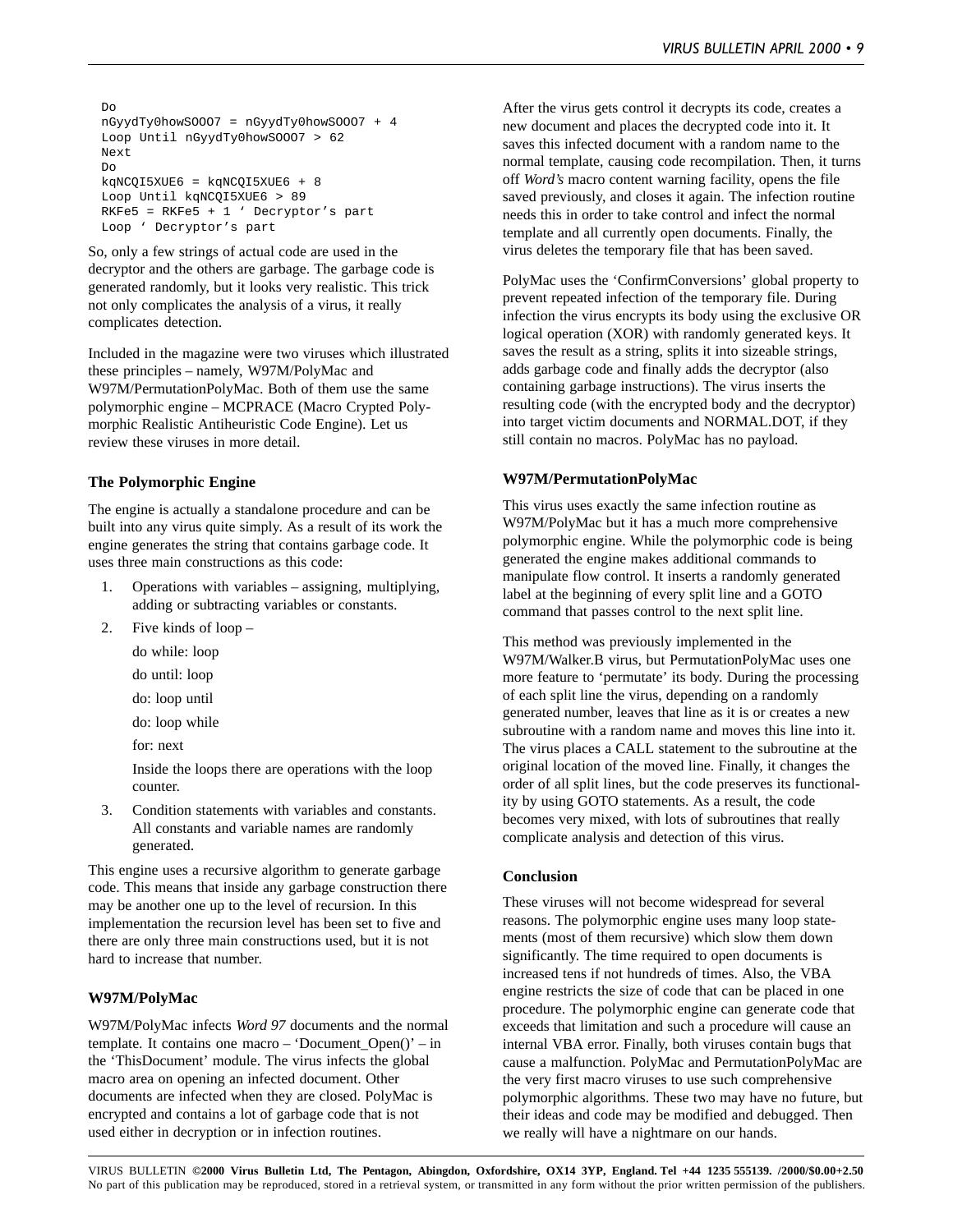# <span id="page-9-0"></span>OPINION

# Childhood's End – Demythologising Anti-Virus

*David Harley Imperial Cancer Research Fund, UK*

It is not what people know, it's what they know ain't so. The world is full of self-perceived virus experts, and misinformation wants to be free – especially virus-related misinformation.

#### **The Two Faces of Dave**

You don't have to be crazy to work in security, but it helps. Paranoia may be a survival characteristic, but I sometimes wonder about my multiple personalities. Time and time again I catch myself talking about 'security and anti-virus' as if they were separate issues. I don't believe that, but it sometimes seems the security industry does (both the industry in general, and the anti-virus subset).

Why does the anti-virus sector have such a bad reputation? Anti-virus vendors are seen by other sectors of the industry and an increasing proportion of their customers as 'poachers turned gamekeepers' (or worse), actively contributing to the problem they claim to solve. AV personnel, in their turn, constantly present themselves, self-protectively, as a special case: self-perceived, super-ethical white magicians possessing special knowledge which is unsafe to share with the 'Great Unwashed'. Where does this extraordinary divergence in perceptions originate, and how far do the stereotypes reflect reality?

#### **Playing the Numbers**

The anti-virus industry is frequently perceived as having a vested interest in the creation of new viruses. Indeed, even as an outsider to the industry, when I conduct virus-related training sessions and talks away from the regular conference circuit, I'm still often asked 'Have you ever written a virus yourself?'

The industry doesn't do itself many favours here. Firms continue to play 'follow the leader', however reluctantly, through the numbers game, counting multiple progeny of the same construction kit as single viruses where a generic driver will catch them all. The dubious use by marketing departments of the term 'in the wild' can also backfire. People wonder how there can be so many if they aren't being mass-produced, and ask who benefits most from virus mass-production.

This argument can be countered to some extent by pointing to statistics which demonstrate the continuing presence in the WildList of viruses which might be expected to have

burnt out years ago. However, that may indicate only that there are plenty of totally unprotected machines out there. It doesn't address the fact that anti-virus companies continue to cling to an arguably self-defeating, known virus-specific approach to detection. After all, if the medical industry operated in the same way as the anti-virus industry, everyone would be immunised against all viral diseases as and when they were discovered, with a likely negative longterm impact on species viability as natural immune response systems atrophied.

Still, detection of known viruses works, up to a point – perhaps better than it does with biological viruses. It's conceptually easier to continue on that course, and it's much better at handling known virus incidents transparently than generic semi-solutions are. (I'm talking about reactive, not proactive solutions here, of course.)

Furthermore, most customers are resigned to being locked into a profitable upgrade/update cycle. However, it all adds weight to the stories of virus production lines and bounties paid to virus writers, despite the lengths companies have gone to in the past to disassociate themselves from suspicions of employing current or former virus writers.

#### **DDoS, Done and Dusted**

What about the accusations that AV researchers are more interested in debating absolute definitions of 'malware' and the precise number of polymorphs that can dance on a pinhead than in implementing a holistic enterprise security solution? It has to be admitted that vendors usually have a fairly narrow focus.

At the recent *EICAR* meeting, a panel of experts from the networking industry discussed current and future strategies for reducing the impact of DDoS (Distributed Denial of Service) attacks (not eliminating them, you'll note). The next day, I sat at a product launch where it was indicated that DDoS tools were a 'kind of virus' that the anti-virus industry had already got the measure of. Are both these groups looking at the same problem?

It's all too common in IT, when faced with a problem we can't solve, to address it as if it were a different problem, one that we might be able to solve. It's not feasible for the average anti-virus company to solve internetworking problems, though some have staked a claim of sorts in that marketplace by cooperating with enterprise firewall manufacturers, or buying in firewall, IDS (Intrusion Detection System) or personal firewall technology.

However, DDoS attacks can't be eliminated by single-layer solutions, even by the backbone ISPs and other network specialists who have the most experience with this type of attack. Signature scanning detects some of these attacks as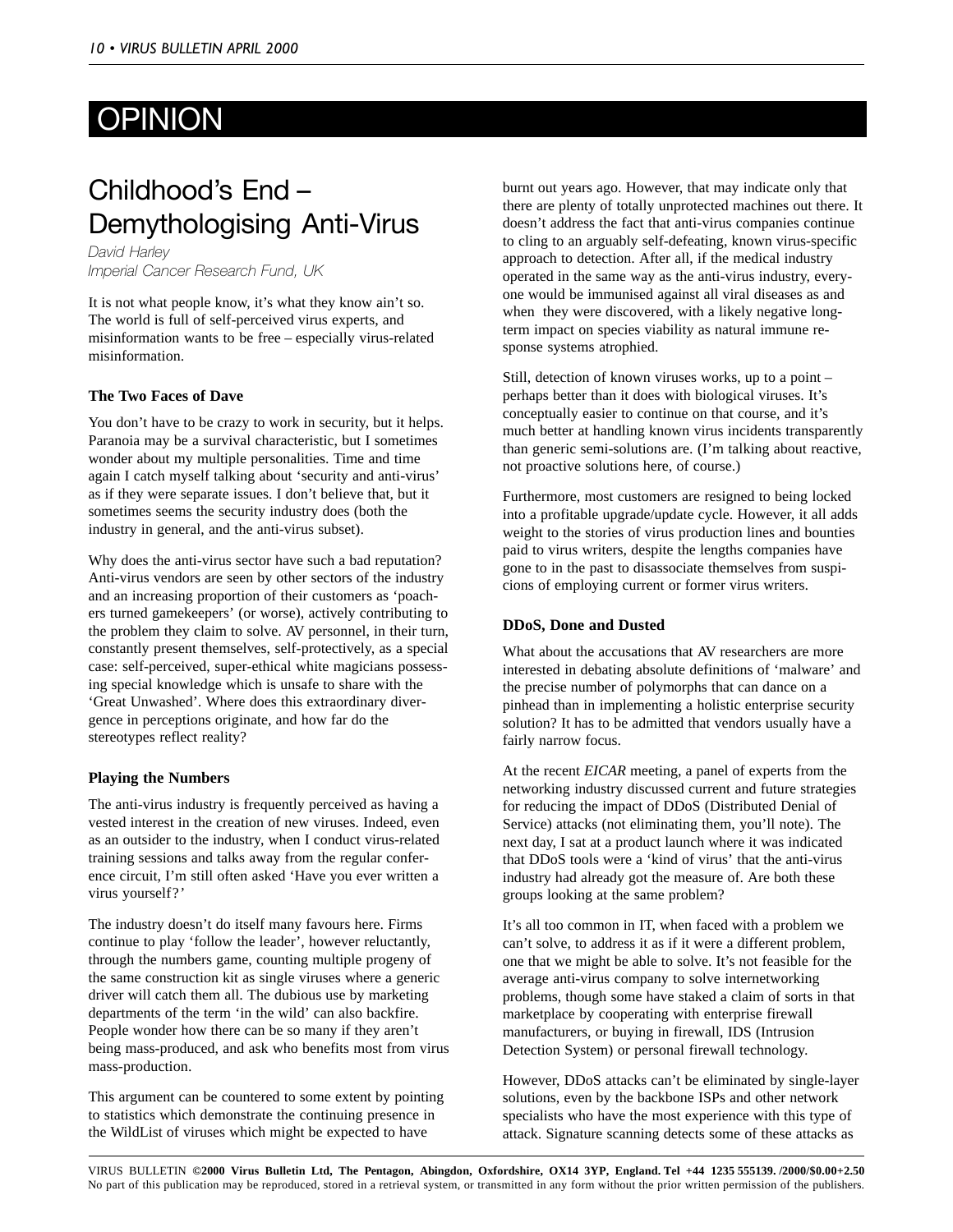they begin, but detection isn't elimination. The impact of a flooding attack can be reduced by rate limiting – capping the bandwidth available to particular types of packet associated with DoS (Denial of Service, distributed or otherwise) attacks. However, that approach barely qualifies as detection, let alone elimination, since it doesn't necessarily discriminate between 'rogue' packets and 'legitimate' packets (not necessarily a feasible distinction).

Some anti-virus companies seem to be arguing that since they can detect known DDoS slave software in the same way that they can detect RATs (Remote Access Tools), worms etc, they can deal with the problem by scanning for such tools at the gateway and on vulnerable servers and workstations. This can help, but it addresses rather a small part of the problem.

Besides, if known virus detection is so effective how is it that Cap, Concept and even Form still feature strongly in the WildList and the *VB* Prevalence Table? Can we, in any case, safely assume that anti-virus vendors can keep up with DDoS identification as promptly and effectively as they do with virus identification?

#### **K001 Hand Luke and the Oscar Wilde List**

What we have here is not just a failure in communication, but two cultures separated by a common terminology. When anti-virus experts talk about signatures, they're usually talking about a largely outmoded virus detection technology, simple pattern detection in a system area or file stream. When intrusion detection experts use the same term, they usually mean a characteristic pattern in a packet stream – same terminology: different media, different perceived functionality.

When is a virus not a virus? When it's a worm, or not, depending on whether you're listening to a virus specialist or a network security specialist. Maybe it doesn't matter. Certainly most practitioners have very little interest in the distinguishing characteristics of viruses, worms, rabbits, bacteria, octopii and gerbils. Outside the conference circuit, maybe the industry doesn't either. How else (apart from sloppy programming and an inability to think ergonomically about interface design) do we explain the countless warnings from AV software that a file is infected with the xxx/Trojan virus, or the Joke/xyz virus?

#### **Great Hoaxes from Little Acorns**

Take hoaxes. In this industry, 1997 seems to have been the year of the hoax, and several papers at VB'97 addressed the issue. Then the industry, having done its duty, went on to more interesting issues, like upconversion and pseudobiological auto-immune response systems.

Yet hoaxes continue to proliferate, and computer users continue to react inappropriately, as has been pointed out in *VB's* Comment column for two months in succession. It obviously isn't enough for the industry to point people to

www.kumite.com/myths or murmur politely 'tighten your policies', or for practitioners to rely on descriptions of known hoaxes and multiple exclamation marks. Surely I'm not the only person to have observed the number of hoaxes which seem to have their origins in anti-virus software false alarms? (Not only false positives, but also joke programs categorised as viruses or Trojans.)

#### **Gods and Ants**

Is AV really a special case or the last refuge of the 'gods and ants' mindset? Certainly, there's room for some home improvement up on Olympus. When I talk to other independents, some complaints are raised time and time again:

- Poor and inconsistent handling of non-viral malware, semi-malware, and non-malware. On the sites I administer, CokeGift has been infinitely more troublesome than CIH: not because it's intrinsically dangerous, but because anti-virus software identifies it as a virus.
- Inconsistent terminology and virus nomenclature is another favourite. What could be more enjoyable than spending late Friday afternoon browsing vendor Web sites and playing with VGrep in the hope of finding out what some distant customer has really found on their PC?
- Poor on-line help, documentation and help-lines. Inaccurate on-line and Web-based specific virus information. Problems with misidentification and disinfection, and an inability to admit to the existence of these problems (and others such as incompatibilities with specific software or OS versions) until forced to by third party publicity, or until a fix is available.
- Inconsistency between marketing claims and realworld malware management, and the announcement of vapourware as if it were available now, as fully mature technology.
- Virus alerts/advisories and quasi-independent training used as a marketing tool. It takes more than product training to make a virus expert. For productindependent training go to an organisation outside the industry, possibly one so far removed that it includes virus code in its Intrusion Detection FAQ.
- Inability to share critical information outside the industry. Giving the customer what they think they want or the vendor tells them they want, instead of giving them what they really need.

Some of these criticisms are truer of some vendors than others. However, mistrust of the industry is so deep-rooted that it's unlikely that individual vendors can overcome these problems piecemeal, or without the support of independent bodies and experts outside the vendor community. This is likely to be a painful evolutionary process, though, and getting it to work is an article in itself.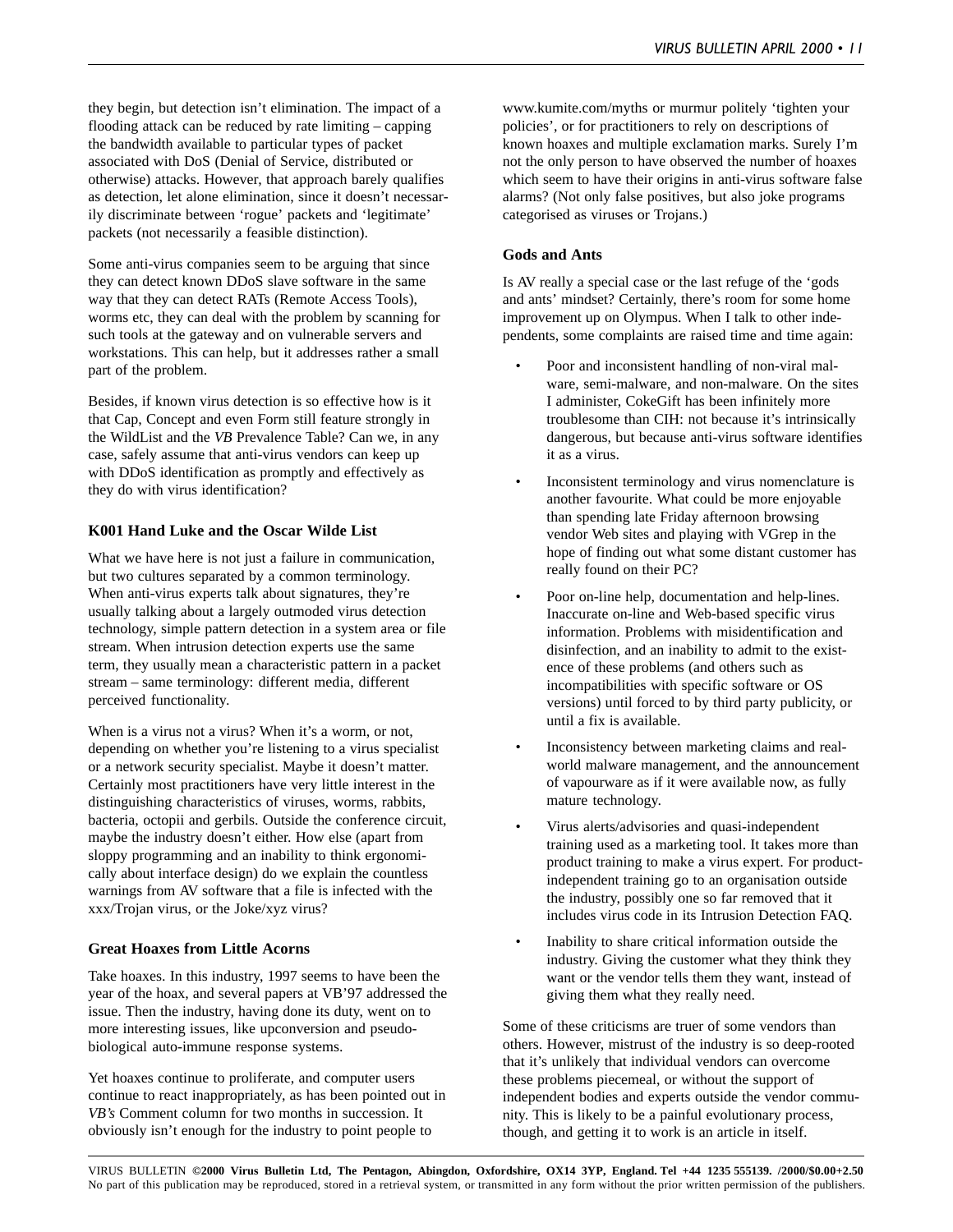# <span id="page-11-0"></span>A DAY IN THE LIFE

## Get the Message?

*Alex Shipp MessageLabs, UK*

I work for a company called *MessageLabs* (which, until very recently, was known as *StarLabs*). My main responsibility is running our managed service, scanning email for viruses. We have a number of ISPs reselling our service, including UUNet, and over 100,000 users across the UK.

Although we are based in the UK, we scan email worldwide using our scanning towers. They are hosted at locations around the world and each one is capable of scanning 3,000,000 emails a day. Not surprisingly, all this takes some looking after which is the job of our operations team based in Cirencester in the UK. In the following article I will be taking a look at a typical day in the life of our operations team.

Aside from a multitude of less vital jobs, the operations team has three major tasks assigned to it:

- keep the virus scanners up to date and running smoothly
- keep the mail flowing smoothly
- answer support calls that first-line support cannot

#### **Keeping the Scanners Up to Date**

The first task of the day is to check email for any breaking news, typically looking for information on new viruses in the wild. If a new virus breaks then we have several methods available to stop it. Firstly, if a public signature is available, then our automatic web patrol robots will have already detected and applied it.

Secondly, we can contact our anti-virus vendors to see if they have a signature available. We use three virus scanners, chosen after extensive trials for their overlapping coverage. They all come from major international developers familiar to the readers of *Virus Bulletin*. We have a very good relationship with all of our suppliers.

Every virus that is caught is sent to our 'virus pen' where it is passed through all of the scanners. If a scanner misses it we investigate and send a sample to the appropriate antivirus vendor. Lastly, we can update our own rule-based scanner – *Skeptic* – if we know some characteristics of the virus, or if we have a sample ourselves.

We have been quite successful at catching new viruses before signatures are publicly available, catching over 30 copies of ExploreZip, for instance. As I was writing this article (January 2000) our automatic detection routines detected a suspicious email script which turned out to be the VBS/Kakworm. This was not picked up by our scanners, so our team prepared a sample for distribution to our anti-virus vendors while also researching the virus and updating *Skeptic*.

Speed of response is crucial to our organisation. We were able to update, test and roll out a new version of *Skeptic* within 20 minutes. Eventually, we caught 23 copies that day and 30 the following day.

#### **Mail Flow**

Once the scanner update is out of the way, the next job is to check that mail is flowing correctly. Our towers are mainly self-regulating. They check their own status and report back to our operations centre where we look at things like mail queue length, response times, delivery failures and so on.

All these details are monitored centrally so we keep an eye on what is happening around the world. On average, 1 MB of mail attachments takes just under one second to process and scan, although complicated formats such as ZIP and *PowerPoint* files can take longer.

Very rarely, a file will trip up one of the virus scanners, and either crash it, or send it into an endless loop from which it never recovers. This will be picked up by our error handlers or watchdog timers, and in such cases we work together with the appropriate anti-virus vendor to help improve their product's performance.

The system has been designed so that such rogue emails do not hold up normal mail delivery. However, we use a 'belts and braces' approach and do not take anything for granted, so we also have a series of housekeeping timers and monitors that check that everything is working properly. If anything unusual is detected, the towers attempt to elicit help with ever increasing urgency until the problem is acknowledged. Initially, the first contact is made by email and pager. Various routes are tried more and more frequently until cancelled by a support engineer.

We also keep an eye on mail volumes to check for unusual patterns. Today, for example, we noticed an increase in mail volumes from one of our customers. After investigation it turned out that their mail server was an open relay and was being used by hackers to send spam. We subsequently contacted the customer, and advised them on how to close up the security hole.

#### **Support Calls**

The bulk of our helpdesk calls tends to break down into five categories – 'Is this email I received a hoax?', 'Can you tell me more about the virus you caught?', 'I just heard about a new virus! Are we protected against it?', 'My system didn't detect the virus you are warning me about!' and 'I think a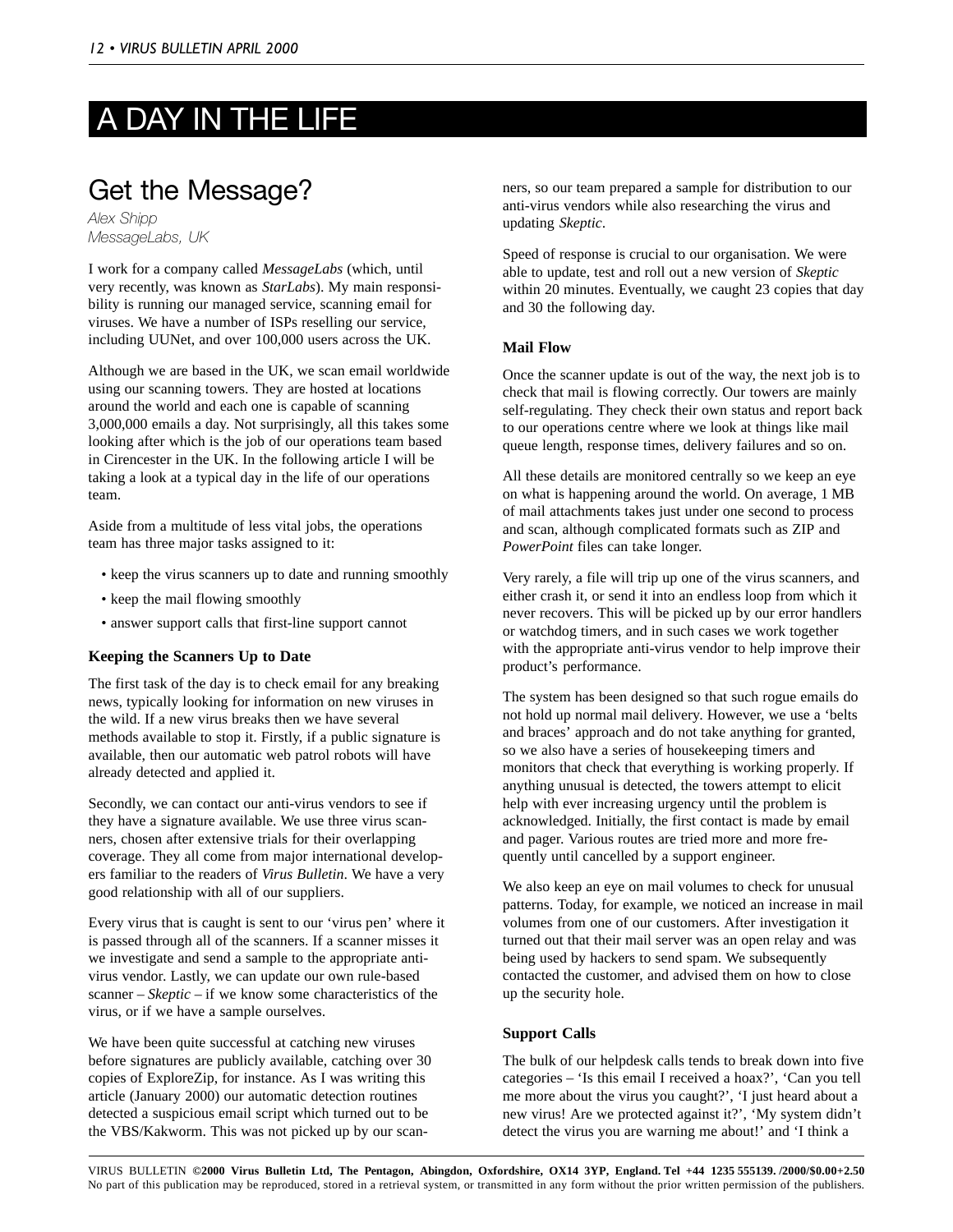virus got through your system'. Our first level support engineers deal with most of the first three categories, and the others get passed through for further investigation. Invariably, the 'viruses' that got through turn out to be joke programs or inactive macro viruses that have been imperfectly cleaned at one time or another.

We also have regular contact with some of the specialist journalists who deal with computer viruses. Our company has a unique view on the world of viruses. Every virus we catch is one that the sender was (presumably) unaware that they were infected with.

Most other AV companies will only get samples if the user is suspicious, and often they will not be contacted if their product detects and disinfects a virus successfully. We have our finger right on the pulse of the world of viruses, at least those that are prevalent in email.

Using our extensive database we are able to answer many frequently asked questions. These include – 'Which industry sectors are sent the most viruses?', 'What are the current up and coming viruses?', 'Which domains do viruses come from?', 'Which day are most viruses sent on?' (Thursday, for some reason).

We also have a large volume of email statistics at our finger-tips. We have access to information such as distribution of email sizes, most common attachment types, typical emails sent per user per day and so on. These can then be used for capacity planning purposes.

We take the occasional amusing support call. Recently, we noticed that one customer was sending large numbers of the same virus, so we gave him a call to see if he needed any help. Initially all was fine, and he seemed to be welcoming advice on how to get rid of the virus from his systems. After about five minutes, he suddenly broke down and confessed that he was trying to get his 'favourite' virus into our top ten statistics Web page!

#### **The Best of the Rest**

We are now getting more involved in actively seeking out new viruses. We use our own heuristics scanner to search *Office* macros for viruses and in addition to that we are regularly sent suspicious samples by our network of contacts. *MessageLabs* is planning to expand this side of its operation to become much more aggressive in the future.



Today, for example, a couple of interesting office macros were thrown up by the scanner, but on further investigation both turned out to be false alarms. We duly added them to the list of false positives, so we will not be troubled by them again. We also detected VBS/Kakworm, which I mentioned earlier.

One of our anti-virus vendors has released a new version of their scanner. Since our business is time-critical, we lose no time QA-ing the new product on our test tower. We pass through our collection of viruses, false positives and troublesome files (mostly ZIPs and PPT files). Once this is

> performed successfully, the scanner is rolled out to our production system as soon as possible.

> Since we use three scanners we can actually cope quite happily with buggy products, (as long as they are not too buggy!), and have helped to test and report on beta products in the past. A crash by the anti-virus product does not affect the rest of the system; all that occurs is that the email in question will be scanned by two products instead of the usual three.

We also detect and report on the crash to the particular anti-virus vendor. On this particular day, however, no problems occur, and the product is soon rolled out and functions happily on all our production towers.

Towards the end of each month we start preparing samples for the WildList. As everyone in this business knows, replicating viruses is tricky, requiring many different operating system versions and also

many different application versions. We have automated as many of the processes as possible, but it still takes over a day to get all the WildList samples ready.

Our original database design only allowed us to report at the virus strain level – we could say 'We caught 450 copies of Ethan this month'. Over the last few months we have been reworking our reporting engine, so from January 2000 onwards we have been reporting individual variants – 'We caught 400 copies of Ethan.A and 50 copies of Ethan.AT'. Hopefully, Shane Coursen will not be too upset by the fact that this means we will be sending him twice as many samples as usual!

And so ends a typical day – except there are no typical days here! I can honestly say my job at *MessageLabs* is the most fun job I have ever had. No two days are the same, and there are always lots of interesting things going on.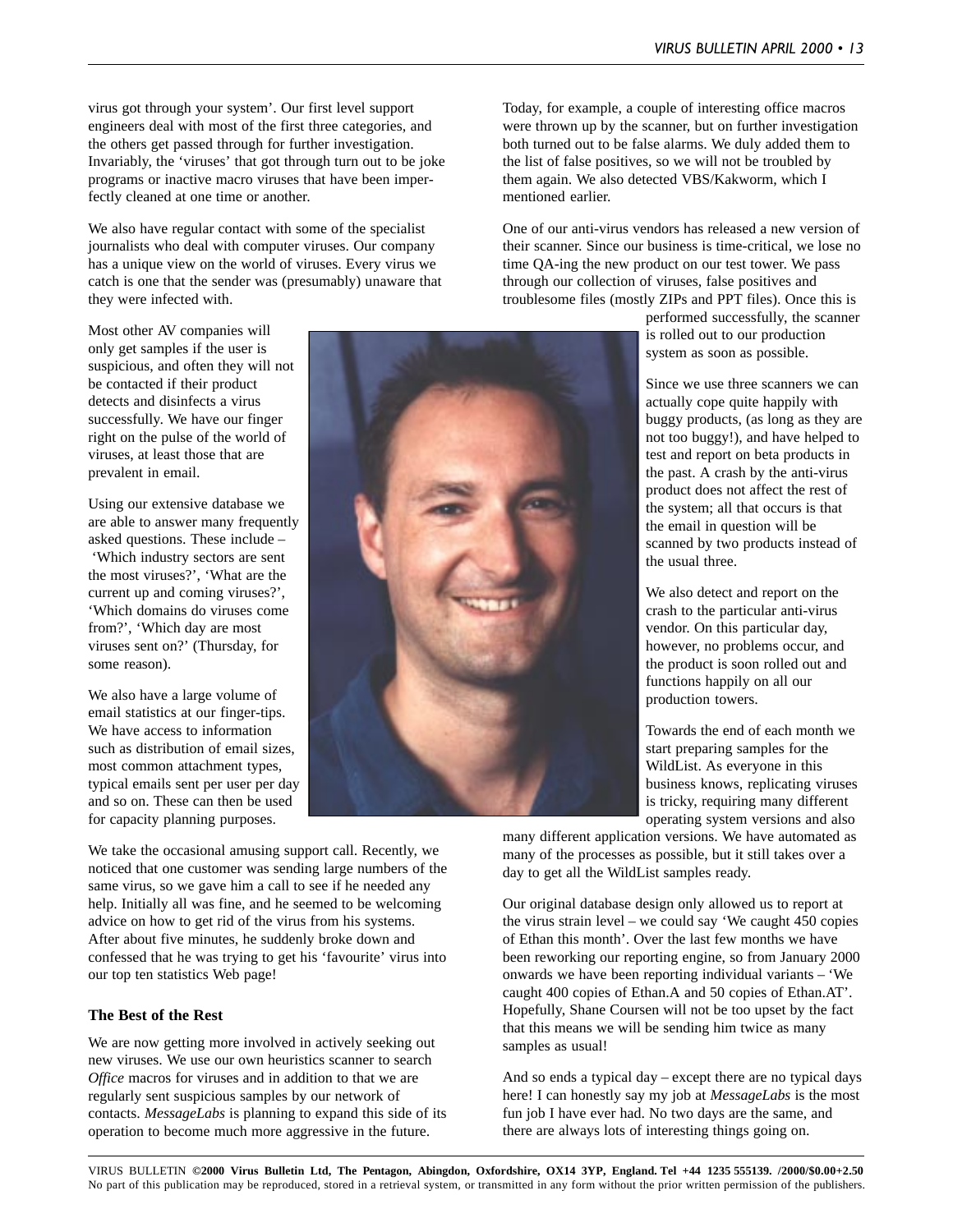# <span id="page-13-0"></span>COMPARATIVE REVIEW

## Unpacking a Punch

The *VB* Comparative bandwagon moves on to *Windows NT* (workstation) this month, seven months having passed since we last looked at this platform.

Fifteen products were submitted for review. There is the usual collection of names, the only noticeable absentees being products from *Trend Micro Inc* and *Panda Software*.

#### **Detection Rate Tests**

Unsurprisingly, the customary *VB* test-sets were used for the detection tests (Polymorphic, Standard, Macro and In the Wild) with the In the Wild (ItW) set aligned to the January 2000 WildList. The product submission deadline was 31 January 2000.

A fifth test-set was constructed from the ItW set – each sample was individually compressed, and the archive copied into its own directory. Nested archives containing each of these individual archives were also created. Both PKZIP and ARJ compression methods were used, thus creating six tests:

- 1. Samples individually ARJ'ed.
- 2. Samples individually ZIP'ed.
- 3. Contents of set 1, compressed within a single ARJ.
- 4. Contents of set 1, compressed within a single ZIP.
- 5. Contents of set 2, compressed within a single ARJ.
- 6. Contents of set 2, compressed within a single ZIP.

Detection of the ItW samples within each of these six sets was measured during on-demand scanning, and, for those products that supported it, on-access scanning. For simplicity, within this review these results are expressed as number of missed samples and simple 'detected' percentages, as opposed to the more familiar normalized percentages.

The ability of each product to handle various types of file archives was also reviewed. For this a small set of files based on the *EICAR* test-file was used.

Complete detection rate results are provided within the large tables and a summary is presented beneath each product heading. A complete list of the samples used in each of the test-sets can be found at the URL detailed at the end of this review.

#### **Performance Tests**

The usual speed tests were performed – that is, on-demand scanning speeds returned against executable and OLE2 file scanning. Additionally, and in keeping with the emphasis

upon archive handling in this review, the on-demand scanning speeds against archived executables and OLE2 files were also measured.

The scanning speed tests double up as false positive tests, and for the first time in *VB* Comparative Reviews, the criterion of 'no false positives' is added to the VB100% award. This includes only 'full' false positives, and not files flagged as 'suspicious'. To complement the scanning speed tests, the overhead of each of the on-access scanners has also been assessed. The usual process of measuring the time taken for a set of files to be copied between directories on a local drive was performed. A single machine (disconnected from the network) was used for all such tests. The results are provided within this review relative to a common baseline (with no on-access scanning) of 15 seconds.

Similar tests were performed to measure the overhead of scanning file archives for products that supported such a facility. Most of the products were designed not to support on-access archive handling, due to the large impact it can have upon performance. On-access archive handling results are presented as percentages of the baseline times measured without any real-time scanner active.

## **Aladdin eSafe Desktop v2.2 (31/01/2000)**

| ItW File          | 98.1% | Macro       | 91.9% |
|-------------------|-------|-------------|-------|
| ItW File (o/a)    | 98.0% | Standard    | 95.3% |
| ItW Overall (o/d) | 98.2% | Polymorphic | 86.4% |



A lot of anti-virus products adopt very similar user interfaces and one can step from one to the next with relative ease. Not so *eSafe Desktop* from *Aladdin Knowledge Systems* – familiarity with the rather individual interface is extremely helpful.

The detection rates observed were slightly disappointing, perhaps not living up to the claim of 'You are now free to connect and surf the Internet without fear of virus and vandal attacks' presented during installation. Ignoring the results against the Standard, Macro and Polymorphic sets, *eSafe* should have coped better with the ItW set, from which 21 samples were missed (including Win32/Oporto, the polymorphic W97M/Ded.A and a couple of the variants of VBS/Freelinks).

*eSafe* handles a good selection of archive formats but, unfortunately, does not fully support nested archives – it only detects the first infected file within a nested archive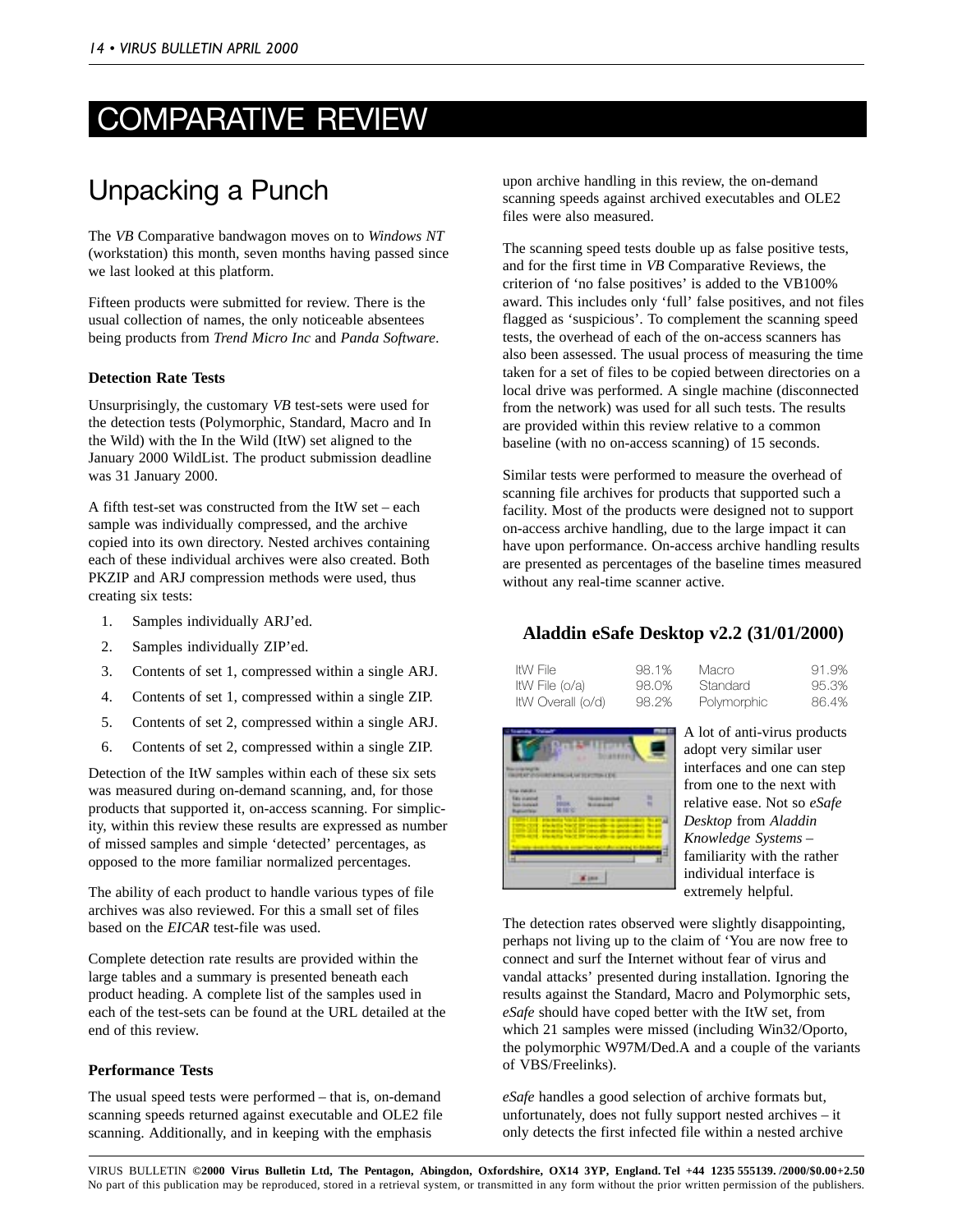| On-demand tests                  |               | <b>ItW Boot</b> |               | <b>ItW File</b> | ItW<br>Overall |                | <b>Macro</b>  |                | Polymorphic   |                | <b>Standard</b> |
|----------------------------------|---------------|-----------------|---------------|-----------------|----------------|----------------|---------------|----------------|---------------|----------------|-----------------|
|                                  | <b>Missed</b> | $\frac{9}{6}$   | <b>Missed</b> | $\frac{0}{0}$   | $\frac{0}{0}$  | <b>Missed</b>  | $\frac{0}{0}$ | <b>Missed</b>  | $\frac{9}{6}$ | <b>Missed</b>  | $\frac{9}{6}$   |
| <b>Aladdin eSafe Desktop</b>     | $\circ$       | 100.0%          | 21            | 98.1%           | 98.2%          | 299            | 91.9%         | 273            | 86.4%         | 73             | 95.3%           |
| <b>Alwil AVAST32</b>             | 0             | 100.0%          | 8             | 98.3%           | 98.4%          | 128            | 96.3%         | 98             | 89.1%         | 32             | 95.7%           |
| <b>CA InoculatelT</b>            | 0             | 100.0%          | $\circ$       | 100.0%          | 100.0%         | $\mathbf{1}$   | 99.9%         | 17             | 97.8%         | 5              | 98.9%           |
| <b>CA Vet Anti-Virus</b>         | $\circ$       | 100.0%          | $\bigcirc$    | 100.0%          | 100.0%         | 30             | 99.2%         | 265            | 94.4%         | $\overline{7}$ | 98.5%           |
| DialogueScience DrWeb            | $\circ$       | 100.0%          | $\circ$       | 100.0%          | 100.0%         | 25             | 99.2%         | $\circ$        | 100.0%        | 17             | 97.3%           |
| Eset NOD32                       | $\circ$       | 100.0%          | $\bigcirc$    | 100.0%          | 100.0%         | $\overline{4}$ | 99.8%         | $\overline{2}$ | 99.5%         | $\overline{7}$ | 98.5%           |
| <b>F-Secure Anti-Virus</b>       | $\circ$       | 100.0%          | $\circ$       | 100.0%          | 100.0%         | $\circ$        | 100.0%        | $\circ$        | 100.0%        | 4              | 99.1%           |
| <b>GeCAD RAV</b>                 | $\circ$       | 100.0%          | $\mathbf{2}$  | 99.8%           | 99.8%          | 24             | 99.3%         | 17             | 97.8%         | 13             | 98.0%           |
| <b>Grisoft AVG</b>               | 0             | 100.0%          | 14            | 97.3%           | 97.4%          | 49             | 98.6%         | 124            | 91.8%         | 42             | 97.3%           |
| Kaspersky Lab AVP                | $\circ$       | 100.0%          | $\circ$       | 100.0%          | 100.0%         | 8              | 99.7%         | $\bigcirc$     | 100.0%        | $\mathbf{1}$   | 99.8%           |
| <b>NAI VirusScan</b>             | $\circ$       | 100.0%          | 10            | 98.1%           | 98.2%          | 19             | 99.6%         | 17             | 97.8%         | 17             | 97.3%           |
| <b>Norman Virus Control</b>      | 0             | 100.0%          | $\circ$       | 100.0%          | 100.0%         | 6              | 99.7%         | 289            | 90.7%         | 4              | 99.1%           |
| SoftWin AntiVirus eXpert         | 1             | 96.4%           | 50            | 95.3%           | 95.5%          | 66             | 98.1%         | 1573           | 82.7%         | 189            | 89.0%           |
| <b>Sophos Anti-Virus</b>         | 0             | 100.0%          | $\bigcirc$    | 100.0%          | 100.0%         | 82             | 97.6%         | 191            | 95.1%         | 24             | 97.8%           |
| <b>Symantec Norton AntiVirus</b> | $\circ$       | 100.0%          | $\bigcirc$    | 100.0%          | 100.0%         | 54             | 98.4%         | 265            | 94.2%         | 5              | 98.9%           |

and therefore scored poorly on the archived ItW sample tests. Detection of the individually archived (ARJ and ZIP) samples was as for the uncompressed, with 21 samples being missed.

Data for the speed tests is incomplete due to the fact that *eSafe* consistently hung the test machine whilst scanning a number of executables in the Clean sets. Consultation with the developers identified this problem to be due to a recently discovered bug.

## **Alwil AVAST32 v3.0.219 (31/01/2000)**

| ItW File          | 98.3% | Macro       | 96.3% |
|-------------------|-------|-------------|-------|
| ItW File (o/a)    | 99.7% | Standard    | 95.7% |
| ItW Overall (o/d) | 98.4% | Polymorphic | 89.1% |

Despite sporting a somewhat updated interface from that seen in previous incarnations (though still bearing the cartoon mouse), *AVAST32* was the same as ever to test. Previously, it has skirted close to earning a VB100% award but failure to scan a variety of file types resulted in samples infected with Win95/Babylonia, VBS/Freelinks and VBS/BubbleBoy kept the award at bay once more.



On-access detection was measured by setting *AVAST32* to scan on file writes, and then using XCOPY to copy the test-set to a

local drive. Detection rates were higher than those observed on-demand, predominantly because the product defaults to include 'All Files'. As observed in previous Comparatives, a couple of samples infected with the 1003- and 1019-byte variants of Win95/CIH were missed from the ItW set during on-access scanning.

Speedwise, *AVAST32* sits at the slightly slower end of the range exhibited by the other products. Sadly, a false positive was registered in the Clean set, a file unjustly being reported as infected with Tequila.2468.

The ARJ compression format was not handled by the product submitted, neither were nested archives. Both these factors caused poor overall figures in the archived ItW set. Eight infected samples were missed from the set of individually zipped samples – Set 1 – the same as were missed during the regular ItW tests. This was thanks to the omission of certain file types from the default extension list.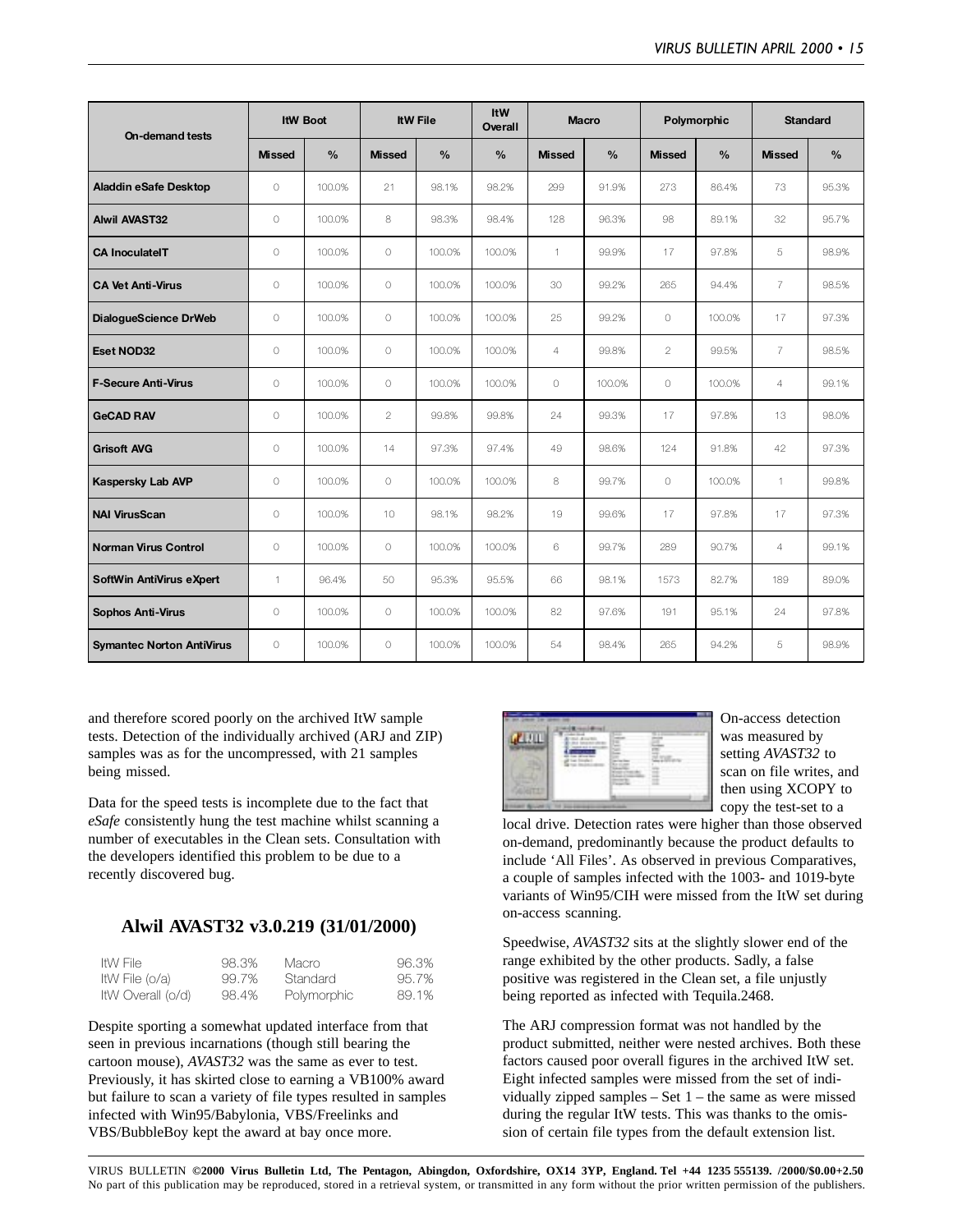| On-access tests                  |               | <b>ItW Boot</b> |                | <b>ItW File</b> | ItW<br>Overall | <b>Macro</b>   |               |               | Polymorphic   |                | <b>Standard</b> |
|----------------------------------|---------------|-----------------|----------------|-----------------|----------------|----------------|---------------|---------------|---------------|----------------|-----------------|
|                                  | <b>Number</b> | $\frac{0}{0}$   | <b>Number</b>  | $\frac{0}{0}$   | $\frac{0}{0}$  | <b>Number</b>  | $\frac{0}{0}$ | <b>Number</b> | $\frac{0}{0}$ | <b>Number</b>  | $\frac{0}{0}$   |
| <b>Aladdin eSafe Desktop</b>     | $\circ$       | 100.0%          | 22             | 98.0%           | 98.1%          | 299            | 91.9%         | 273           | 86.4%         | 73             | 95.3%           |
| <b>Alwil AVAST32</b>             | 3             | 89.2%           | 3              | 99.7%           | 99.3%          | 128            | 96.3%         | 98            | 89.1%         | 32             | 96.0%           |
| <b>CA InoculateIT</b>            | 3             | 89.2%           | $\bigcirc$     | 100.0%          | 99.5%          | $\mathbf{1}$   | 99.9%         | 17            | 97.8%         | 5              | 98.9%           |
| <b>CA Vet Anti-Virus</b>         | $\circ$       | 100.0%          | $\bigcirc$     | 100.0%          | 100.0%         | 30             | 99.2%         | 765           | 91.7%         | 10             | 98.3%           |
| DialogueScience DrWeb            | n/t           | n/t             | 3              | 99.8%           | n/a            | 43             | 98.8%         | $\circ$       | 100.0%        | 14             | 97.4%           |
| Eset NOD32                       | $\circ$       | 100.0%          | $\bigcirc$     | 100.0%          | 100.0%         | $\overline{4}$ | 99.8%         | 1             | 99.61%        | $\overline{7}$ | 98.5%           |
| <b>F-Secure Anti-Virus</b>       | $\circ$       | 100.0%          | $\circ$        | 100.0%          | 100.0%         | $\mathbf{1}$   | 99.9%         | $\circ$       | 100.0%        | $\overline{4}$ | 99.1%           |
| <b>GeCAD RAV</b>                 | n/a           | n/a             | $\overline{2}$ | 99.8%           | n/a            | 24             | 99.3%         | 17            | 97.8%         | 13             | 98.0%           |
| <b>Grisoft AVG</b>               | $\circ$       | 100.0%          | 15             | 97.8%           | 97.9%          | 55             | 98.5%         | 292           | 89.1%         | 59             | 95.7%           |
| <b>Kaspersky Lab AVP</b>         | $\circ$       | 100.0%          | $\bigcirc$     | 100.0%          | 100.0%         | 8              | 99.7%         | $\circ$       | 100.0%        | $\mathbf{1}$   | 99.8%           |
| <b>NAI VirusScan</b>             | $\circ$       | 100.0%          | 1              | 99.9%           | 99.9%          | 19             | 99.6%         | 17            | 97.8%         | $\mathbf{1}$   | 99.8%           |
| <b>Norman Virus Control</b>      | 3             | 89.2%           | $\bigcirc$     | 100.0%          | 99.5%          | 6              | 99.7%         | 288           | 90.7%         | $\overline{4}$ | 99.1%           |
| <b>Sophos Anti-Virus</b>         | $\circ$       | 100.0%          | $\circ$        | 100.0%          | 100.0%         | 82             | 97.6%         | 191           | 95.1%         | 24             | 97.8%           |
| <b>Symantec Norton AntiVirus</b> | $\circ$       | 100.0%          | $\circ$        | 100.0%          | 100.0%         | 54             | 98.4%         | 265           | 94.2%         | 12             | 97.9%           |

## **CA InoculateIT v4.53 (28/01/2000)**

| ItW File          | 100.0% | Macro       | 99.9% |
|-------------------|--------|-------------|-------|
| ItW File (o/a)    | 100.0% | Standard    | 98.9% |
| ItW Overall (o/d) | 100.0% | Polymorphic | 97.8% |

Complete on-demand and on-access ItW file coupled with no false positives in the Clean set was not enough to earn the first *Computer Associates'* (*CA*) offering, *InoculateIT*, another VB 100% award. Unfortunately, failure to detect infected boot sectors with invalid BPBs was to blame – a fact that has been reported in previous Comparatives.

Earlier reviews have commented upon the slight instability of the on-access scanner. Thankfully, such worries seem unnecessary now – *InoculateIT* behaved impeccably throughout testing. The detection rates measured for onaccess scanning mirrored those on-demand, with only 25 samples missed across all the test-sets. The bulk of these misses were due to the complex polymorphic virus Win95/SK.8044. Other than this, a number of VBS viruses



were missed, including VBS/Fool and VBS/Tune.B. A single document template infected with Iseng.A was missed in the Macro set.

The speed and overhead tests reveal *InoculateIT* to be no slouch in the engine department. Scanning speeds of well over 1500 KB/s were registered for both executable and OLE2 file scanning.

On-demand detection in the archived ItW set was perfect – all of the 712 samples within each of the six sets were detected. Following on from *AVAST32*, *InoculateIT* is another product which supports the on-access scanning of archives. In keeping with the fast on-demand archive scanning, the overhead of on-access archive scanning was approximately 150% – the smallest observed out of the five products providing such a facility.

## **CA Vet Anti-Virus v10.1.7.1 (31/01/2000)**

| <b>ItW</b> File |                   |
|-----------------|-------------------|
|                 | ItW File (o/a)    |
|                 | ItW Overall (o/d) |

100.0% Macro 99.2% 100.0% Standard 98.5% 100.0% Polymorphic 94.4%





Striding ahead of its *InoculateIT* stablemate, *Vet Anti-Virus*, the second of *CA's* products,

provides another excellent performance earning its fourth successive VB 100% award. Its high ItW detection was matched in the archived ItW set, where *Vet Anti-Virus* managed to detect all of the infected samples in each of the six sets.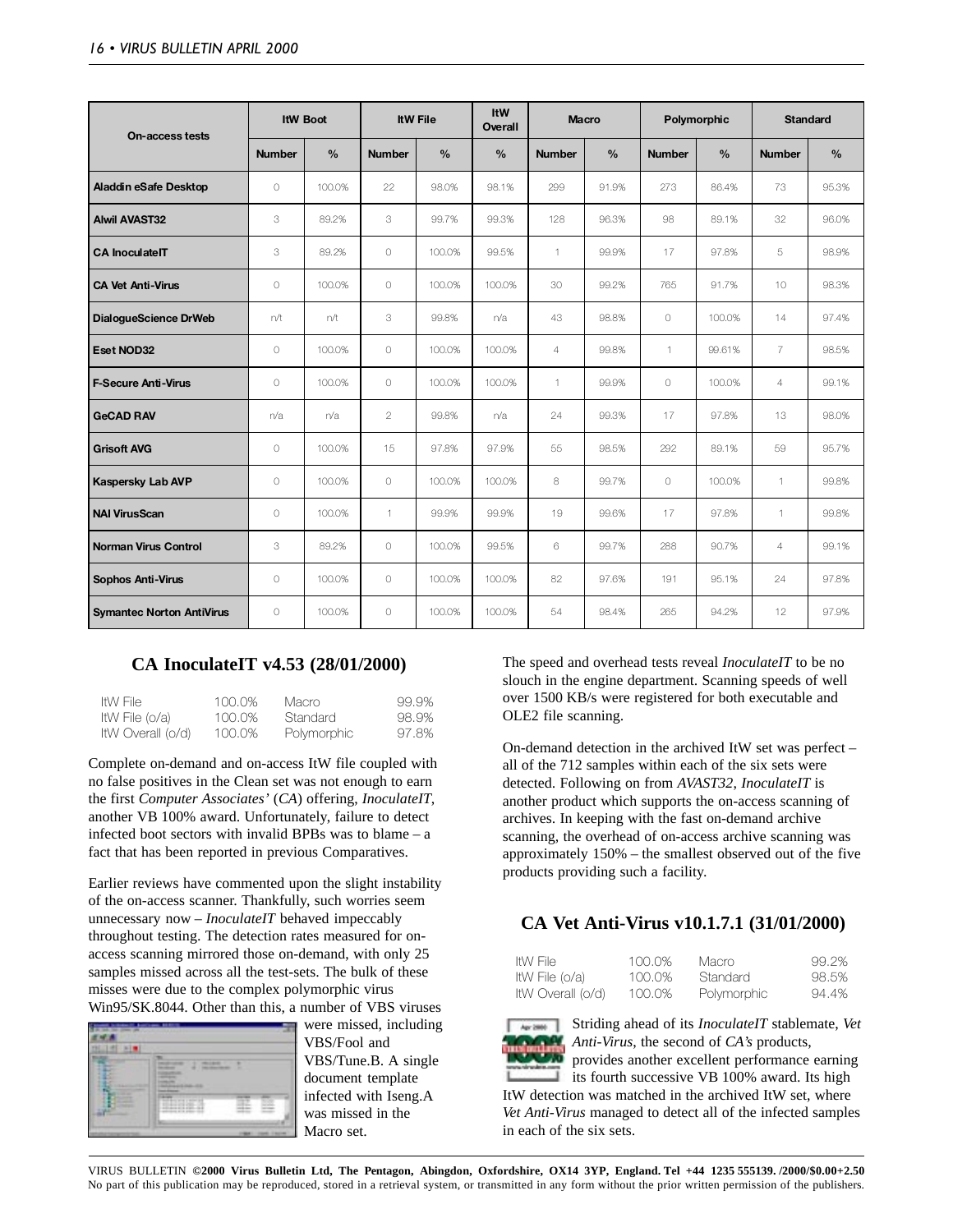|                                  |            |            |             |            | File formats handled (on-demand scanner) |            |            |            |             |            | <b>Nested</b> | O/A archive |
|----------------------------------|------------|------------|-------------|------------|------------------------------------------|------------|------------|------------|-------------|------------|---------------|-------------|
| Product                          | <b>ZIP</b> | <b>ARJ</b> | <b>GZIP</b> | <b>RAR</b> | <b>LZH</b>                               | <b>TAR</b> | <b>LHA</b> | <b>UUE</b> | <b>MIME</b> | <b>CAB</b> | archives?     | handling?   |
| Aladdin eSafe Desktop            |            |            | $\bullet$   |            |                                          |            |            |            |             |            | <b>No</b>     | No          |
| <b>Alwil AVAST32</b>             |            |            |             |            |                                          |            |            |            | $\bullet$   |            | <b>No</b>     | Yes         |
| <b>CA InoculateIT</b>            |            | ●          | $\bullet$   |            | $\bullet$                                | $\bullet$  |            |            | $\bullet$   |            | Yes           | Yes         |
| <b>CA Vet Anti-Virus</b>         |            |            | $\bullet$   |            |                                          |            |            |            |             | $\bullet$  | Yes           | <b>No</b>   |
| DialogueScience DrWeb            |            | $\bullet$  |             |            |                                          |            |            |            |             |            | Yes           | Yes         |
| <b>Eset NOD32</b>                |            | ●          |             | 0          |                                          |            |            |            |             |            | Yes           | <b>No</b>   |
| <b>F-Secure Anti-Virus</b>       | ٠          |            |             |            |                                          |            |            |            |             |            | Yes           | Yes         |
| <b>GeCAD RAV</b>                 |            |            |             |            |                                          |            | $\bullet$  |            |             |            | <b>No</b>     | <b>No</b>   |
| <b>Grisoft AVG</b>               |            | $\bullet$  |             |            |                                          |            |            |            |             |            | Yes           | No.         |
| <b>Kaspersky Lab AVP</b>         | $\bullet$  | ●          |             |            |                                          | $\bullet$  |            | $\bullet$  | ●           |            | Yes           | Yes         |
| <b>NAI VirusScan</b>             |            |            |             |            |                                          |            |            |            |             | $\bullet$  | <b>No</b>     | <b>No</b>   |
| Norman Virus Control             | $\bullet$  | $\bullet$  |             |            | $\bullet$                                |            |            |            |             |            | Yes           | No          |
| SoftWin AntiVirus eXpert         |            |            |             |            |                                          |            |            |            |             |            | Yes           | <b>No</b>   |
| <b>Sophos Anti-Virus</b>         |            |            |             |            |                                          |            |            |            |             |            | Yes           | No.         |
| <b>Symantec Norton AntiVirus</b> |            |            |             |            |                                          |            |            |            |             | ●          | Yes           | No          |



Samples of Win95/WinExt.A and Win32/NewApt.F accounted for some of the misses in the Standard set. *Vet* still fails to detect the polymorphic XM/Soldier.A, along with a variety of other samples in the Macro set, including both W97M/Opey.U and W97M/Thus.G. Once

again, failure to detect the A and B variants of ACG contributes to a slightly lower percentage against the Polymorphic set. All 500 samples of Baran.4968 were missed from this set during on-access scanning.

### **DialogueScience DrWeb v4.16 (31/01/2000)**

| ItW File          | 100.0% | Macro       | 99.2%  |
|-------------------|--------|-------------|--------|
| ItW File (o/a)    | 99.8%  | Standard    | 97.3%  |
| ItW Overall (o/d) | 100.0% | Polymorphic | 100.0% |

Despite achieving complete on-demand ItW file and boot detection, *DialogueScience's DrWeb* does not earn another



VB 100% award thanks to missing three *PowerPoint* files infected with the C variant of O97M/Tristate, and registering a false positive in the Clean set. The on-access component of *DrWeb, SpiDer Guard*, treats *PowerPoint* files as archives. By default, archives are unpacked during ondemand scanning, but not during on-access scanning, which explains why the *PowerPoint* files remained undetected. Elsewhere, the misses were predominantly due to recently introduced samples. Additionally, it was not possible to verify boot infections with *SpiDer Guard* – access to infected floppies was not denied, and no on-screen warning messages were observed. Thus on-access detection of the ItW boot samples has not been measured. Hopefully, the situation will be resolved before the next Comparative.

Though not handling a great number of archive formats, *DrWeb* coped successfully with the ZIP and ARJ files presented to it in the archived ItW test-set. It detected all of the archived ItW samples in each of the six sets.

Performance tests showed *DrWeb* returning moderate scan rates in keeping with the bulk of products. More noticeable was the on-access scanning overhead which was fairly high for both uncompressed and compressed file scanning – the latter resulting in an overhead of over 2000%, significantly larger than that for the other four products.

## **Eset NOD32 v1.13 (31/01/2000)**

| ItW File          | 100.0% | Macro       | 99.8% |
|-------------------|--------|-------------|-------|
| ItW File (o/a)    | 100.0% | Standard    | 98.5% |
| ItW Overall (o/d) | 100.0% | Polymorphic | 99.5% |

In picking up another VB 100% award in this Comparative, *NOD32* maintains its record of receiving the VB 100% in each test to which the product has been submitted. On-demand and onaccess detection differed by only one sample – a single sample (from the 500 in the test-set) of the polymorphic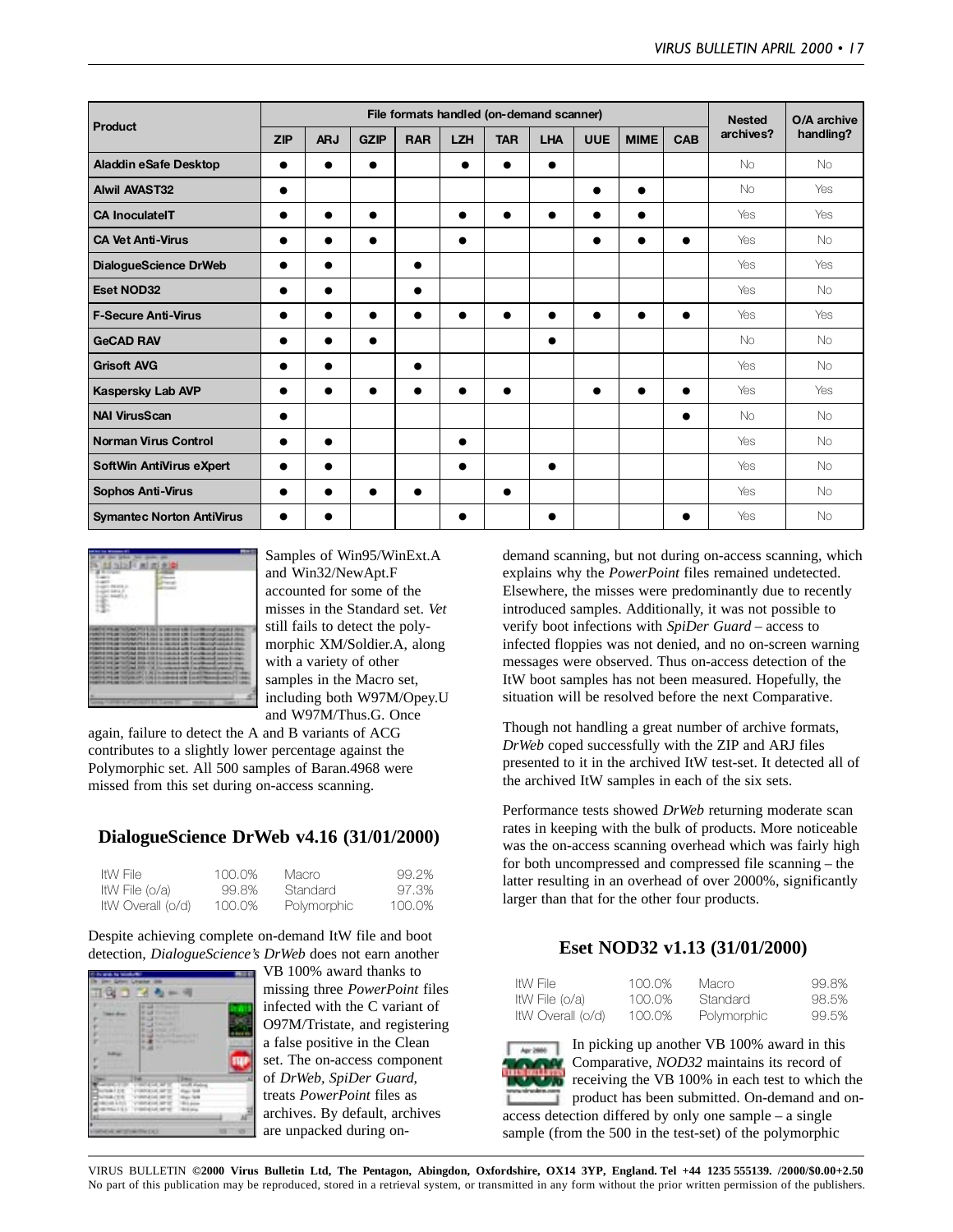|                                  |                          |                             |                            |                          | <b>Hard Disk Scanning Speed</b> |                            |                          |                             |                          |                             |
|----------------------------------|--------------------------|-----------------------------|----------------------------|--------------------------|---------------------------------|----------------------------|--------------------------|-----------------------------|--------------------------|-----------------------------|
|                                  |                          | <b>Executables</b>          |                            |                          | OLE2 files                      |                            |                          | <b>Zipped Executables</b>   | Zipped OLE2              |                             |
|                                  | <b>Time</b><br>(min:sec) | <b>Throughput</b><br>(kB/s) | <b>FPs</b><br><b>Susp1</b> | <b>Time</b><br>(min:sec) | <b>Throughput</b><br>(kB/s)     | <b>FPs</b><br><b>Susp1</b> | <b>Time</b><br>(min:sec) | <b>Throughput</b><br>(kB/s) | <b>Time</b><br>(min:sec) | <b>Throughput</b><br>(kB/s) |
| Aladdin eSafe Desktop            | n/t                      | n/t                         | n/t                        | 1:08                     | 1166.7                          | $\bigcirc$                 | n/t                      | n/t                         | 1:34                     | 793.7                       |
| <b>Alwil AVAST32</b>             | 11:00                    | 828.7                       | 1                          | 3:54                     | 339.0                           | $\circ$                    | 5:58                     | 445.3                       | 3:54                     | 318.8                       |
| <b>CA InoculateIT</b>            | 4:24                     | 1925.8                      | $\circ$                    | 0:30                     | 2644.5                          | $\bigcirc$                 | 3:06                     | 857.1                       | 0:41                     | 1819.7                      |
| <b>CA Vet Anti-Virus</b>         | 8:45                     | 1041.8                      | $\circ$                    | 0:46                     | 1724.6                          | $\circ$                    | 4:56                     | 538.6                       | 1:23                     | 898.9                       |
| DialogueScience DrWeb            | 18:59                    | 480.2                       | $1+[17]$                   | 0:51                     | 1555.6                          | [1]                        | 8:35                     | 309.5                       | 1:06                     | 1130.4                      |
| Eset NOD32                       | 2:27                     | 3720.6                      | $\circ$                    | 0:21                     | 3777.8                          | $\bigcirc$                 | 2:54                     | 916.2                       | 0:48                     | 1554.3                      |
| F-Secure Anti-Virus              | 17:44                    | 514.0                       | $\circ$                    | 3:35                     | 369.0                           | $\circ$                    | 2:16                     | 1172.2                      | 0:27                     | 2763.2                      |
| <b>GeCAD RAV</b>                 | 24:01                    | 379.6                       | $1 + [1]$                  | 0:58                     | 1367.8                          | $\circ$                    | 11:09                    | 238.3                       | 1:00                     | 1243.5                      |
| <b>Grisoft AVG</b>               | 10:24                    | 876.5                       | $7+[2]$                    | 0:18                     | 4175.5                          | $\circ$                    | 5:28                     | 486.0                       | 0:57                     | 1311.2                      |
| <b>Kaspersky Lab AVP</b>         | 6:03                     | 1506.7                      | $[2]$                      | 1:13                     | 1086.8                          | $\bigcirc$                 | 4:53                     | 544.1                       | 1:43                     | 724.3                       |
| <b>NAI VirusScan</b>             | 3:58                     | 2298.0                      | $\circ$                    | 0:36                     | 2203.7                          | $\bigcirc$                 | 7:57                     | 334.2                       | 1:42                     | 731.4                       |
| Norman Virus Control             | 4:54                     | 1860.3                      | $\circ$                    | 0:52                     | 1525.6                          | $\bigcirc$                 | 40:16                    | 66.0                        | 7:12                     | 172.7                       |
| SoftWin AntiVirus eXpert         | 20:55                    | 435.8                       | $28+[64]$                  | 0:51                     | 1555.6                          | $[18]$                     | 8:04                     | 329.4                       | 0:56                     | 1332.3                      |
| <b>Sophos Anti-Virus</b>         | 4:27                     | 2048.4                      | $\circlearrowright$        | 1:20                     | 991.7                           | $\circ$                    | 3:04                     | 866.4                       | 1:21                     | 921.1                       |
| <b>Symantec Norton AntiVirus</b> | 10:01                    | 910.0                       | $\circ$                    | 0:58                     | 1367.8                          | $\circ$                    | 5:20                     | 498.2                       | 1:02                     | 1203.3                      |



W97M/Splash.A was missed during on-demand scanning. The remainder of the misses were partly attributable to JS/Kak.A, W97M/Garb.A, variants of VBS/Tune, and the Win95/WinExt.A worm.

*NOD32* displayed the highest overall on-demand scanning rates, returning throughputs of over 3500 KB/s for both executable and OLE2 file scanning. Archive scanning was a little more moderate, but still faster than the average observed across all the products. All of the samples within sets 1 and 2 of the archived ItW test-set were detected. Unfortunately, only the first nine samples within each of the nested archives (sets 3 to 6) were detected, thus causing a fairly poor overall score against this test-set.

## **F-Secure Anti-Virus v5.02.5528 (27/01/2000)**

| ItW File          | 100.0% | Macro.      | 100.0% |
|-------------------|--------|-------------|--------|
| ItW File (o/a)    | 100.0% | Standard    | 99.1%  |
| ItW Overall (o/d) | 100.0% | Polymorphic | 100.0% |



*F-Secure Anti-Virus* (*FSAV*) has undergone something of a makeover since its last appearance in a *VB* Comparative. A quick glance at the results shows that the high detection rates associated with this product still remain. Only four samples, all from the Standard set, were missed across all of the testsets – these were VBS/Tune.B, VBS/Fool and the E and F variants of Win32/NewApt.

If high detection rates have come to be associated with *FSAV*, then so has a degree of sluggishness, owing to the use of two engines (*AVP* and *F-Prot*). Though not the slowest scanner, *FSAV* was at the slower end of the pack. Interestingly, *FSAV* is the only product to return greater

throughputs (almost twice as large) for archive file scanning compared to non-compressed file scanning.

Scanning logs are now generated in HTML, with a hyperlink to the *F-Secure* on-line virus description library for each reported infection. Though a nice feature for users, setting *FSAV* to scan a large virus collection resulted in various 'out of

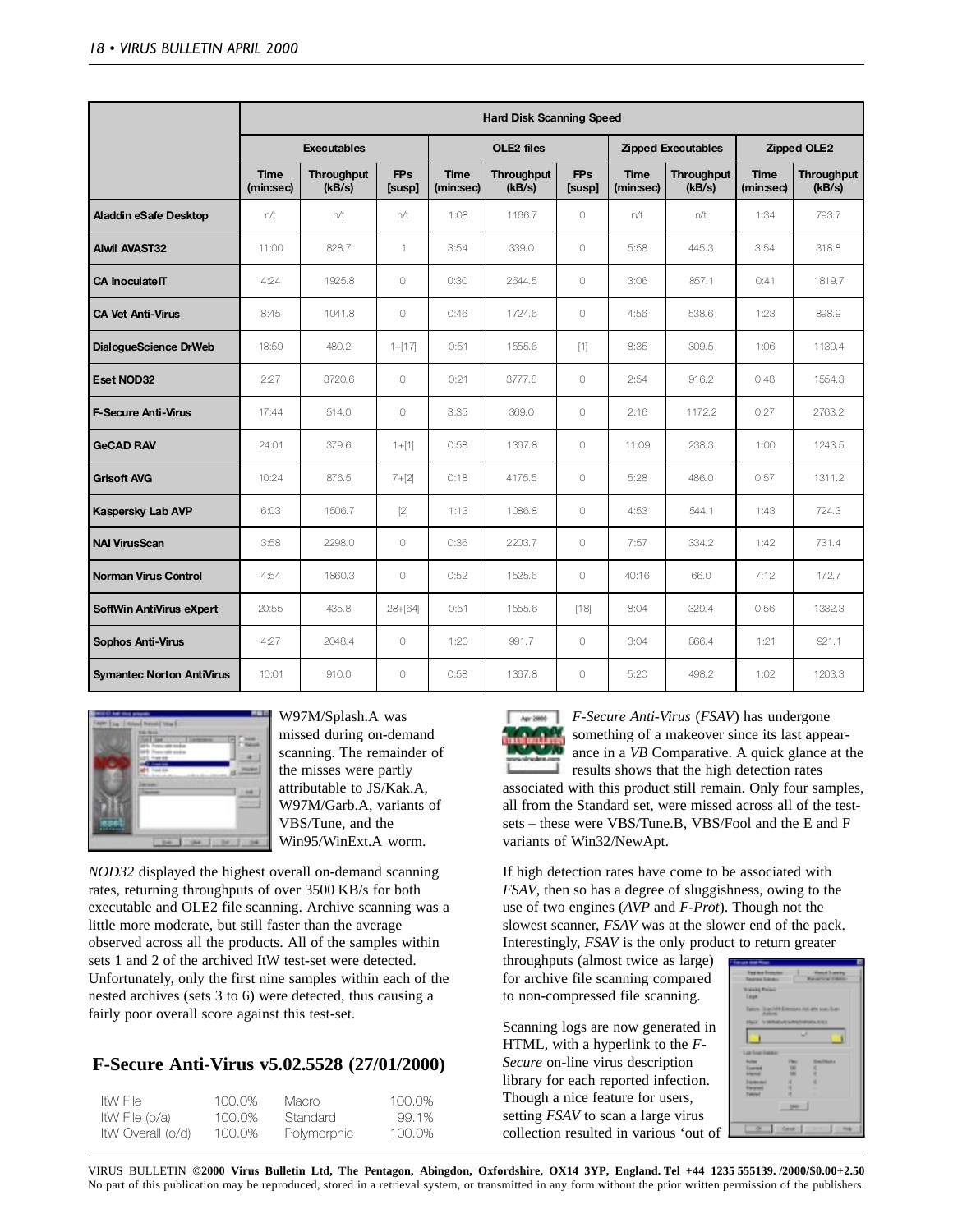memory' errors, and no scanning log was produced whatsoever. The test-sets were scanned individually therefore, and a separate log for each was thus generated successfully.

*FSAV* handles an impressive array of archive formats, and provides the option to enable real-time archive scanning if so desired. During on-demand scanning of the archived ItW set, all of the individually compressed samples were detected (sets 1 and 2), but four compressed (ZIP or ARJ) HLP files infected with Win95/Babylonia.A were missed from each of the nested archives (sets 3 to 6). The same samples were also missed during real-time scanning of the archived ItW set, and a single Babylonia.A-infected executable was also missed from all of the sets.

### **GeCAD RAV v7.6.360 (30/01/2000)**

| ItW File          | 99.8% | Macro       | 99.3% |
|-------------------|-------|-------------|-------|
| ItW File (o/a)    | 99.8% | Standard    | 98.0% |
| ItW Overall (o/d) | 99.8% | Polymorphic | 97.8% |



After a couple of VB 100%-worthy performances in the latter half of 1999, *GeCAD's Romanian Anti-Virus* (*RAV*) puts in another strong performance this time around. Not strong enough for a

VB 100% award, however, thanks to missing an OCX (ActiveX control) file infected with the recently seen

Win32/Funlove and a VxD infected with the polymorphic Win95/Fono. Furthermore, on-access ItW boot sample detection rates could not be measured since *RAV Monitor* provided no such facility in the submitted product.

*RAV's* main weakness, when presented with the archived ItW set, was its inability to cope with nested archives. Accordingly, none of the archived samples compressed within the single ZIP or ARJ archive in sets 3 to 6 were detected. Detection of the individually archived samples was achieved: the same two samples as were missed in the conventional detection tests were missed in set 1 (ARJ compression used). Against set 2 (containing individually zipped samples), in addition to these two samples, a handful of others were also missed.

#### **Grisoft AVG v6.0.116 (31/01/2000)**

| ItW File          | 97.3% | Macro       | 98.6% |
|-------------------|-------|-------------|-------|
| ItW File (o/a)    | 97.8% | Standard    | 97.3% |
| ItW Overall (o/d) | 97.4% | Polymorphic | 91.8% |

The detection rates observed for *AVG* appear a little lower than those observed in recent Comparatives. Most obvious was the failure to detect a series of ItW viruses – namely Win32/Oporto, the destructive Win32/Kriz.4029, VBS/BubbleBoy and the JO variant of XM/Laroux. A number of samples were missed elsewhere in the test-sets, the performance being poorest in the Polymorphic set where samples infected with ACG.B, Win95/SK.8044 and Win95/SK.7972 were missed.



#### Detection Rates for On-Demand Scanning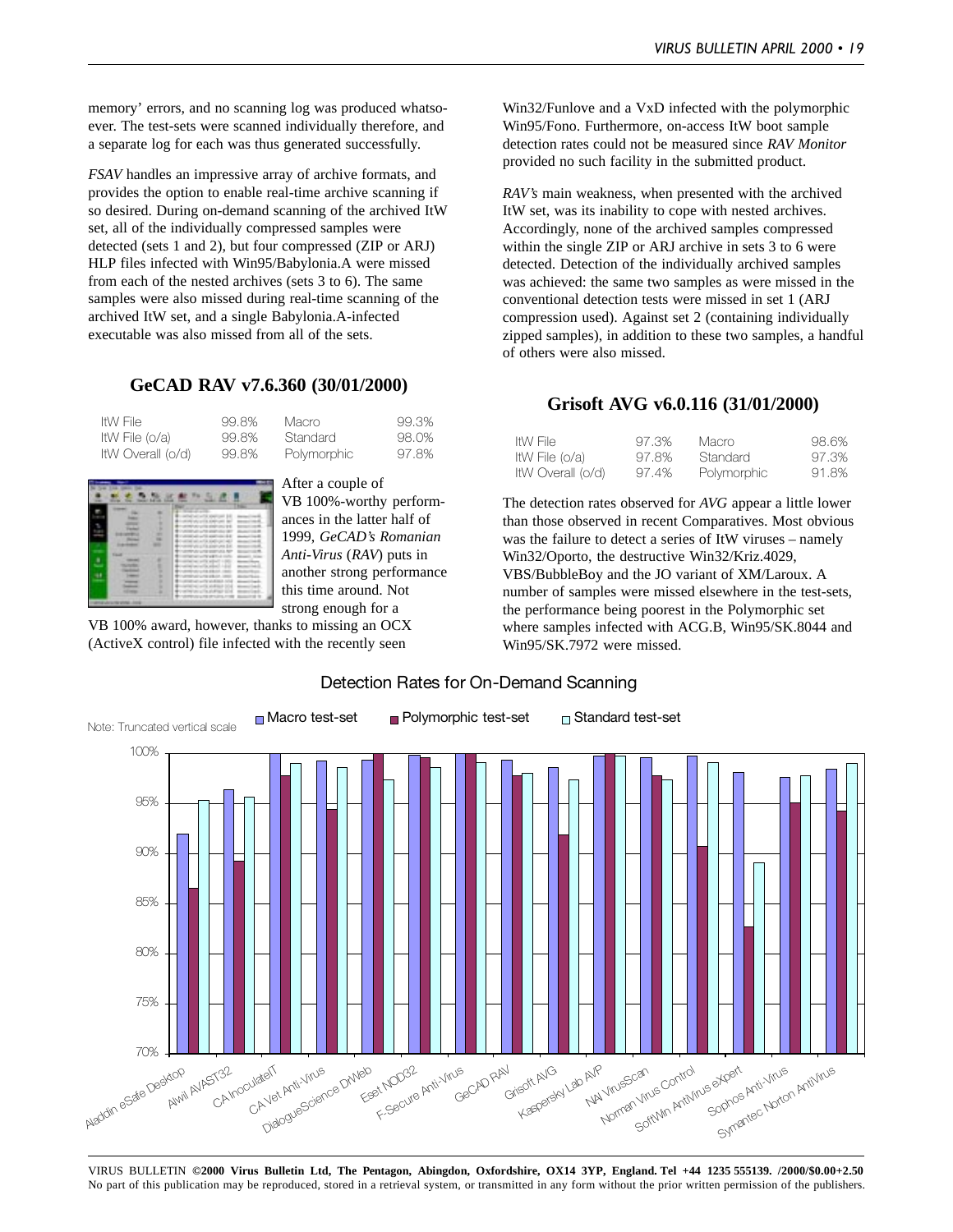

*AVG* performed identically with each of the sets within the archived ItW test-set – the same samples were missed in each as were missed in the regular (non-compressed) test-sets.

Traditionally fairly anonymous in the performance tests, it was surprising to observe *AVG* reproducibly returning very high throughputs during OLE2 file scanning. Sadly, a number of false positives were registered during scanning of the Clean set, caused by the overkeen heuristics. The

overhead of the relatively recently introduced on-access scanner was in keeping with the bulk of other products.

## **Kaspersky Lab AVP v3.0.132.4 (29/01/2000)**

| ItW File          | 100.0% | Macro       | 99.7%  |
|-------------------|--------|-------------|--------|
| ItW File (o/a)    | 100.0% | Standard    | 99.8%  |
| ItW Overall (o/d) | 100.0% | Polymorphic | 100.0% |

Three viruses account for all the samples missed by *Kaspersky Lab's AVP Platinum* tested in this review. The misses were W97M/Opey.U, the potentially destructive W97M/Thus.G from the

Macro set and VBS/Tune.B from the Standard set.



Complete ItW file detection was maintained when *AVP* was pointed to the archived ItW set, with all samples being detected across each of the 6 sets during both ondemand and on-access

scanning. As can be seen, the overhead of on-access archive scanning was fairly large (as might be expected, hence the exclusion of such a facility in the majority of the products) at just over 1200%.

## **NAI VirusScan v4.0.3a.4062 (26/01/2000)**

| ItW File          | 98.1% | Macro.             | 99.6% |
|-------------------|-------|--------------------|-------|
| ItW File (o/a)    | 99.9% | Standard           | 97.3% |
| ItW Overall (o/d) | 98.2% | <b>Polymorphic</b> | 97.8% |

Compared to recent performances by *VirusScan*, the detection rates presented here are slightly disappointing. This was due mainly to the product failing to scan sufficient file types in its default configuration. VBS, HLP and OCX files (among others) were skipped, thus causing a variety of misses to be registered across the test-sets. These misses included samples of VBS/Freelinks, Win95/Babylonia.A, and Win32/FunLove from the ItW set, keeping the VB 100% award at bay. The submitted version of *VirusScan* only supported the ZIP archive format, and did not scan within nested file archives. Only set 2 in the archived ItW



#### Detection Rates for On-Access Scanning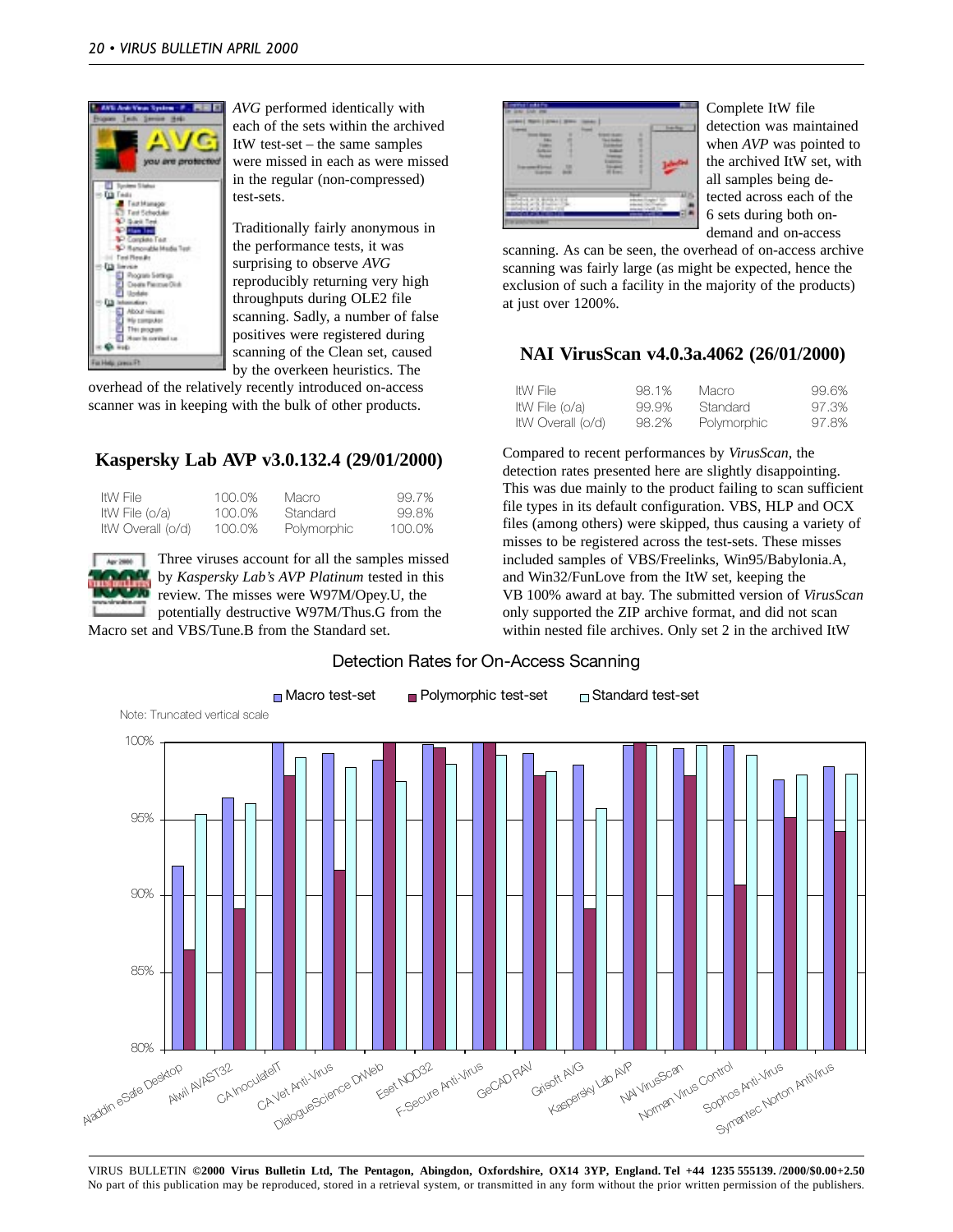

### Hard Disk Scan Rates



test-set yielded any detections therefore, the only misses mirroring those listed above for the regular (noncompressed) ItW tests.

Speedwise, *VirusScan* returned high throughputs for both executable and OLE2 file scanning, and the overhead of the on-access was in line with that of the other products. No false positives were recorded against the Clean sets.

## **Norman Virus Control v4.73 (28/01/2000)**

| ItW File          | 100.0% | Macro       | 99.7% |
|-------------------|--------|-------------|-------|
| ItW File (o/a)    | 100.0% | Standard    | 99.1% |
| ItW Overall (o/d) | 100.0% | Polymorphic | 90.7% |

*Norman Virus Control* (*NVC*) puts in another strong performance, but failing to detect three boot sectors infected with ItW viruses (those with invalid BPBs) prevents it from picking up its fourth successive VB 100% award. The weakest area of detection was observed in the Polymorphic set, owing to samples infected with the A and B variants of ACG, Win95/SK.8044 and Win95/SK.7972 being missed.

*NVC* returned fairly fast scanning speeds against the executable and OLE2 file sets, but slowed down dramatically when scanning the same files zipped. When faced

with the archived ItW set, *NVC* ploughed though the individually archived samples, detecting all of the samples (sets 1 and 2) successfully. A large number of the samples were missed in the nested

| ×                |
|------------------|
|                  |
|                  |
| <b>The State</b> |
|                  |
|                  |

archive sets – only 547 samples were detected in sets 3 to 6.

## **SoftWin AntiVirus eXpert (31/01/2000)**

| ItW File          | 95.3% | Macro.      | 98.1% |
|-------------------|-------|-------------|-------|
| ItW File (o/a)    | n/t   | Standard    | 89.0% |
| ItW Overall (o/d) | 95.5% | Polymorphic | 82.7% |

A new face in the *VB* Comparative crowd, and the second product from Romania, is *AntiVirus eXpert* (*AVX*) from *SoftWin*. As expected given its virgin status, *AVX* missed a number of samples across the test-sets.



Unfortunately, on-access detection rates have not been measured because, due to a bug, the *AVX* on-access scanner failed to block access to infected files. Hopefully, the onaccess component of *AVX* product versions submitted to *VB* future Comparatives can be reviewed as normal.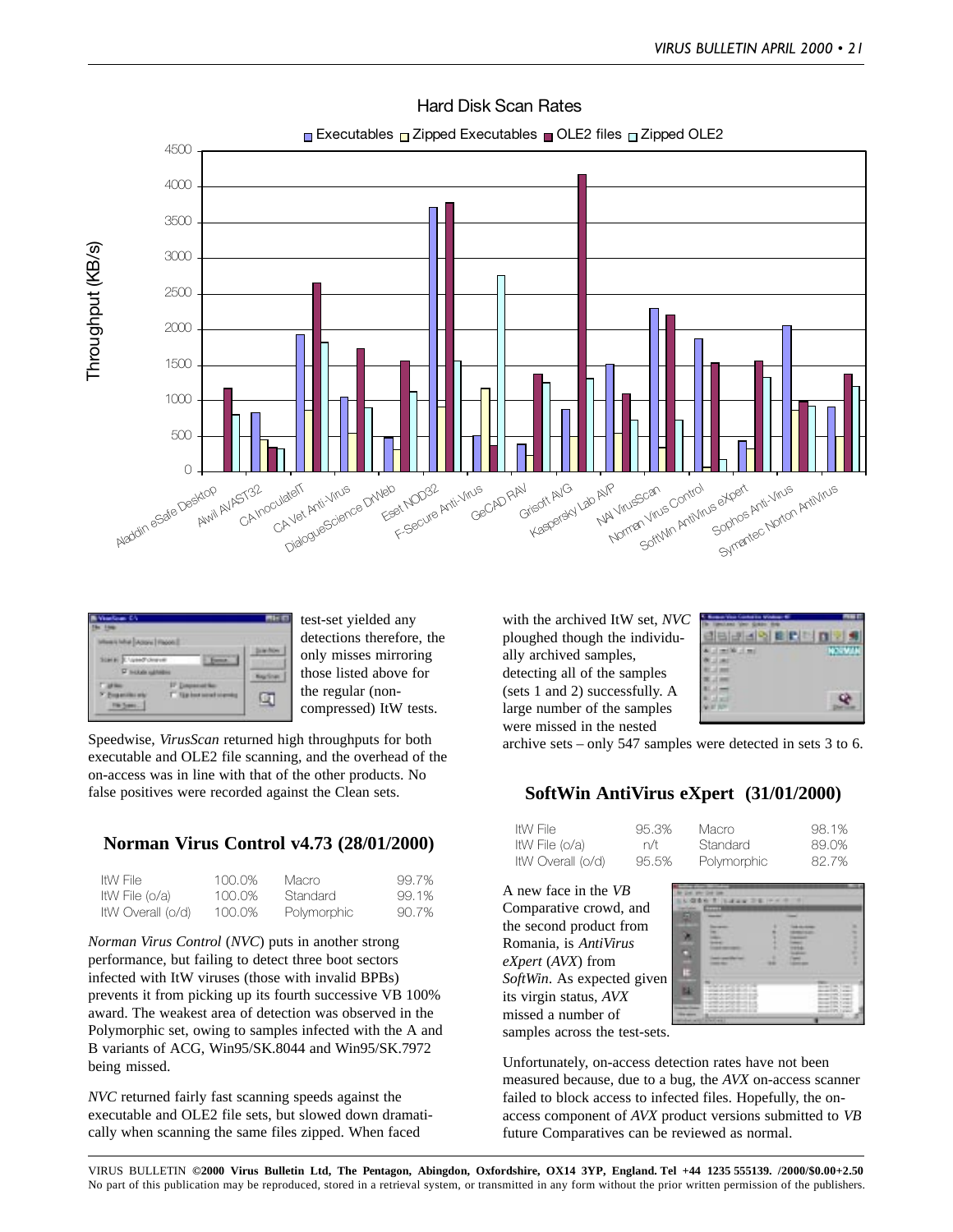Whereas low detection might not be a surprise against the Standard, Macro and Polymorphic test sets, a slightly higher percentage might have been expected against the ItW set. Sadly, a number of viruses were missed here, including Win95/Babylonia.A, Win32/Oporto, TMC\_Level-69, Win95/Fono, X97M/Manalo.E and X97M/PTH.D, to name but a few.



*AVX* worked its way happily through the archived ItW test-set,

detecting 663 samples in each of the six sets, the missed samples mirroring those missed during the above tests.

In terms of performance, only the on-demand scanning speed of *AVX* has been assessed due to the aforementioned bug. Scanning speeds of approximately 450 and 1550 KB/s were returned for executable and OLE2 file scanning respectively. The throughputs dropped only slightly to just over 300 and 1300 KB/s for scanning of the zipped files.

It will be interesting to see how *AVX* measures up in subsequent reviews – one would predict a significant increase in the detection rates, which, if realised, would certainly make *AVX* a competitive product in the *VB* Comparative product arena.

#### **Sophos Anti-Virus v3.30 (01/02/2000)**

| ItW File          | 100.0% | Macro       | 97.6% |
|-------------------|--------|-------------|-------|
| ItW File (o/a)    | 100.0% | Standard    | 97.8% |
| ItW Overall (o/d) | 100.0% | Polymorphic | 95.1% |



Complete on-demand and on-access ItW file and boot detection coupled with no false positives in the Clean set earns *Sophos Anti-Virus* (*SAV*) its tenth VB 100% award.

*SAV* missed its traditional sprinkling of viruses, a proportion of which are detected if the 'full' scanning mode is enabled, as opposed to the default 'quick' mode. New misses included samples infected with W97M/Divi.B, X97M/Weit.A, the F and G

|                   | m                  |              |
|-------------------|--------------------|--------------|
| <b>Flams pump</b> | <b>Rock-Dental</b> | <b>Allen</b> |

variants of W97M/Verlor, PE samples infected with Win98/Caw.1416, the E and F variants of Win32/NewApt, and the Win32/WinExt.A worm.

The tested version of *SAV* is the first in which only the archive handling product is supplied. Dealing with a variety of archive formats, *SAV* skipped happily through the archived ItW set, successfully managing to detect all of the samples within each of the six sets.

In terms of on-demand scanning speed, *SAV* is positioned at the upper end of the bulk of products, for both compressed and non-compressed file scanning. The overhead of *InterCheck*, *SAV's* on-access component, is reasonably small at a little over 100%.

### **Symantec Norton AntiVirus 2000 v6.00.03 (24/01/2000)**

| ItW File          | 100.0% | Macro       | 98.4% |
|-------------------|--------|-------------|-------|
| ItW File (o/a)    | 100.0% | Standard    | 98.9% |
| ItW Overall (o/d) | 100.0% | Polymorphic | 94.2% |



Rounding off this Comparative, *Symantec's Norton AntiVirus* (*NAV*) managed to carry on where it left off last time around, earning its ninth VB 100% award.

The bulk of the misses were registered in the Polymorphic set, thanks to samples infected with the A and B variants of ACG. A number of recent additions to the Macro set were also missed, including W97M/Melissa.AL, W97M/Thus.G, the B, C and D variants of W97M/Lys and the F and G variants of W97M/Verlor. Only a handful of samples were missed in the Standard set, most notably, and in common with a number of products in this review, the E and F variants of Win32/NewApt.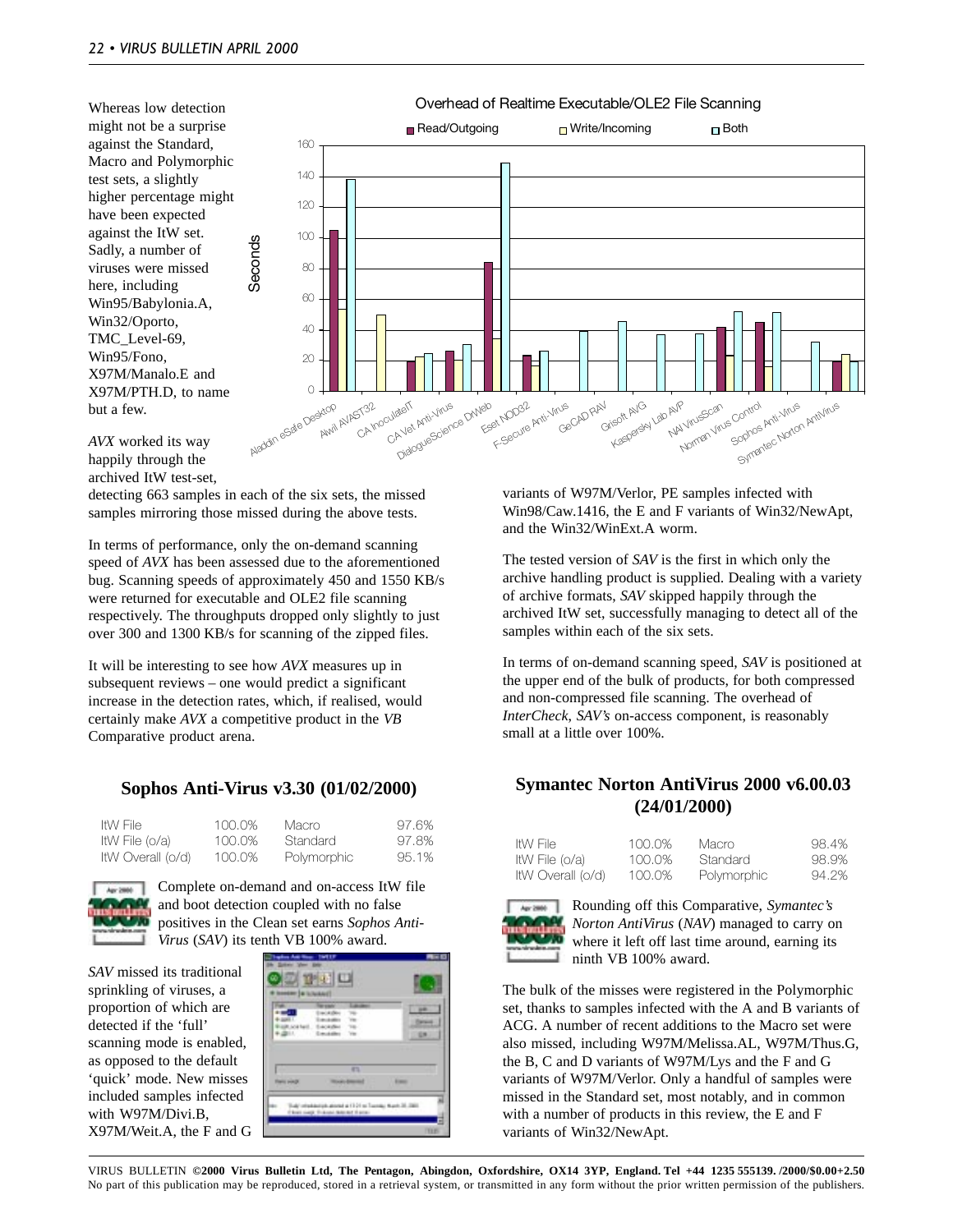|                                  | <b>Archived ItW Set Number</b> |                                  |                      |                                  |                      |                                  |                      |                                  |                      |                                  |                      |                                       |
|----------------------------------|--------------------------------|----------------------------------|----------------------|----------------------------------|----------------------|----------------------------------|----------------------|----------------------------------|----------------------|----------------------------------|----------------------|---------------------------------------|
| <b>On-Demand Detection of</b>    |                                | $\mathbf{1}$                     |                      | $\overline{2}$                   |                      | 3                                |                      | $\overline{4}$                   |                      | 5                                |                      | 6                                     |
| Archived ItW sample test-set     | No.<br><b>Missed</b>           | $\frac{0}{0}$<br><b>Detected</b> | No.<br><b>Missed</b> | $\frac{0}{0}$<br><b>Detected</b> | No.<br><b>Missed</b> | $\frac{0}{0}$<br><b>Detected</b> | No.<br><b>Missed</b> | $\frac{0}{0}$<br><b>Detected</b> | No.<br><b>Missed</b> | $\frac{0}{0}$<br><b>Detected</b> | No.<br><b>Missed</b> | $\frac{0}{\alpha}$<br><b>Detected</b> |
| <b>Aladdin eSafe Desktop</b>     | 21                             | 97.1%                            | 21                   | 97.1%                            | 711                  | 0.1%                             | 711                  | 0.1%                             | 711                  | 0.1%                             | 711                  | 0.1%                                  |
| <b>Alwil AVAST32</b>             | n/a                            | n/a                              | 8                    | 98.9%                            | n/a                  | n/a                              | n/a                  | n/a                              | n/a                  | n/a                              | n/a                  | n/a                                   |
| <b>CA InoculateIT</b>            | $\bigcap$                      | 100.0%                           | $\bigcap$            | 100.0%                           | $\bigcap$            | 100.0%                           | $\bigcap$            | 100.0%                           | $\bigcap$            | 100.0%                           | $\bigcap$            | 100.0%                                |
| <b>CA Vet Anti-Virus</b>         | $\bigcap$                      | 100.0%                           | $\bigcap$            | 100.0%                           | $\bigcap$            | 100.0%                           | $\bigcap$            | 100.0%                           | $\bigcap$            | 100.0%                           | $\bigcirc$           | 100.0%                                |
| DialogueScience DrWeb            | $\bigcap$                      | 100.0%                           | $\bigcap$            | 100.0%                           | $\bigcap$            | 100.0%                           | $\bigcap$            | 100.0%                           | $\bigcap$            | 100.0%                           | $\bigcap$            | 100.0%                                |
| <b>Eset NOD32</b>                | $\bigcap$                      | 100.0%                           | $\bigcap$            | 100.0%                           | 703                  | 1.3%                             | 703                  | 1.3%                             | 703                  | 1.3%                             | 703                  | 1.3%                                  |
| <b>F-Secure Anti-Virus</b>       | $\bigcap$                      | 100.0%                           | $\bigcap$            | 100.0%                           | $\overline{4}$       | 99.4%                            | $\overline{4}$       | 99.4%                            | 4                    | 99.4%                            | $\overline{4}$       | 99.4%                                 |
| <b>GeCAD RAV</b>                 | $\overline{2}$                 | 99.7%                            | $\overline{7}$       | 99.0%                            | n/a                  | n/a                              | n/a                  | n/a                              | n/a                  | n/a                              | n/a                  | n/a                                   |
| <b>Grisoft AVG</b>               | 14                             | 98.0%                            | 14                   | 98.0%                            | 14                   | 98.0%                            | 14                   | 98.0%                            | 14                   | 98.0%                            | 14                   | 98.0%                                 |
| <b>Kaspersky Lab AVP</b>         | 0                              | 100.0%                           | $\bigcap$            | 100.0%                           | $\bigcap$            | 100.0%                           | $\bigcap$            | 100.0%                           | $\bigcap$            | 100.0%                           | $\bigcap$            | 100.0%                                |
| <b>NAI VirusScan</b>             | n/a                            | n/a                              | 10                   | 98.6%                            | n/a                  | n/a                              | n/a                  | n/a                              | n/a                  | n/a                              | n/a                  | n/a                                   |
| Norman Virus Control             | $\circ$                        | 100.0%                           | $\cap$               | 100.0%                           | 165                  | 76.8%                            | 165                  | 76.8%                            | 165                  | 76.8%                            | 165                  | 76.8%                                 |
| SoftWin AntiVirus eXpert         | 49                             | 93.1%                            | 49                   | 93.1%                            | 49                   | 93.1%                            | 49                   | 93.1%                            | 49                   | 93.1%                            | 49                   | 93.1%                                 |
| Sophos Anti-Virus                | 0                              | 100.0%                           | $\bigcap$            | 100.0%                           | $\circ$              | 100.0%                           | $\bigcap$            | 100.0%                           | $\bigcap$            | 100.0%                           | $\bigcap$            | 100.0%                                |
| <b>Symantec Norton AntiVirus</b> | $\bigcap$                      | 100.0%                           | $\bigcap$            | 100.0%                           | $\bigcap$            | 100.0%                           | $\bigcap$            | 100.0%                           | $\bigcap$            | 100.0%                           | $\bigcap$            | 100.0%                                |

The archive handling capabilities of *NAV* were, like *SAV* and four other products before it, impeccable. All of the 712 samples in each of the six sets were detected successfully.



Performance-wise, *NAV* did not let itself down, returning above average on-demand scanning throughputs, and displaying a relatively small on-access scanning overhead of approximately 120%.

#### **Summary and Conclusions**

The October 1996 issue of *VB* saw the first Comparative Review of products for the *Windows NT* platform. Back then the products were still in gestation – only four of the thirteen provided real-time protection, and a number were only slightly developed from their *Windows 3.x* brethren, with little familiarity with the *NT* operating system. The situation is different now – most notably, the provision for on-access scanning is a necessity, and duly all of the fifteen products in this review comply.

Detection-wise, things have tightened up as well, with six of the products achieving complete on-demand and onaccess detection of the ItW file and boot viruses. Happily, none of these products triggered any false positives in the Clean set (although *AVP* sailed close to the wind in flagging a couple of samples as suspicious), and thus each earns the

VB 100% award for this review. So, congratulations to these six – *Computer Associates' Vet Anti-Virus*, *Eset NOD32*, *F-Secure Anti-Virus*, *Kaspersky Lab AVP*, *Sophos Anti-Virus* and *Symantec Norton AntiVirus*.

Investigation of the archive handling capabilities of the products proved interesting, and the results provide an additional yardstick by which to judge performance. Looking at the detection rates within the archived ItW set, six products managed to detect all of the ZIP'ed and ARJ'ed (sometimes recursively) samples, namely *InoculateIT*, *Vet Anti-Virus*, *DrWeb*, *AVP*, *SAV* and *NAV*. Two other products came close (*FSAV* and *NVC*), but failed to detect all of the samples within the recursive archives.

Five of the products submitted offered on-access archive handling – a feature whose inclusion in a product currently remains up to the individual product developers. Looking at the large overheads that were observed in testing, it is clear that all of the products are a long way from being able to set real-time archive scanning by default.

[*For the purposes of this PDF, this Comparative has been modified to correct an error in the printed version.*]

#### **Technical Details**

**Test Environment:** Server: *Compaq Prolinea 590*, 90 MHz Pentium with 80 MB of RAM, 2 GB hard disk, running *NetWare* 4.10. Workstations: Three 166 MHz Pentium-MMX workstations with 64 MB RAM, 4 GB hard disks, CD-ROM and 3.5-inch floppy, all running *Windows NT 4.0 SP5*.

**Virus Test-sets:** Complete listings of the test-sets used are at http://www.virusbtn.com/Comparatives/NT/200004/test\_sets.html. A complete description of the results calculation protocol is at http://www.virusbtn.com/Comparatives/Win95/199801/protocol.html.